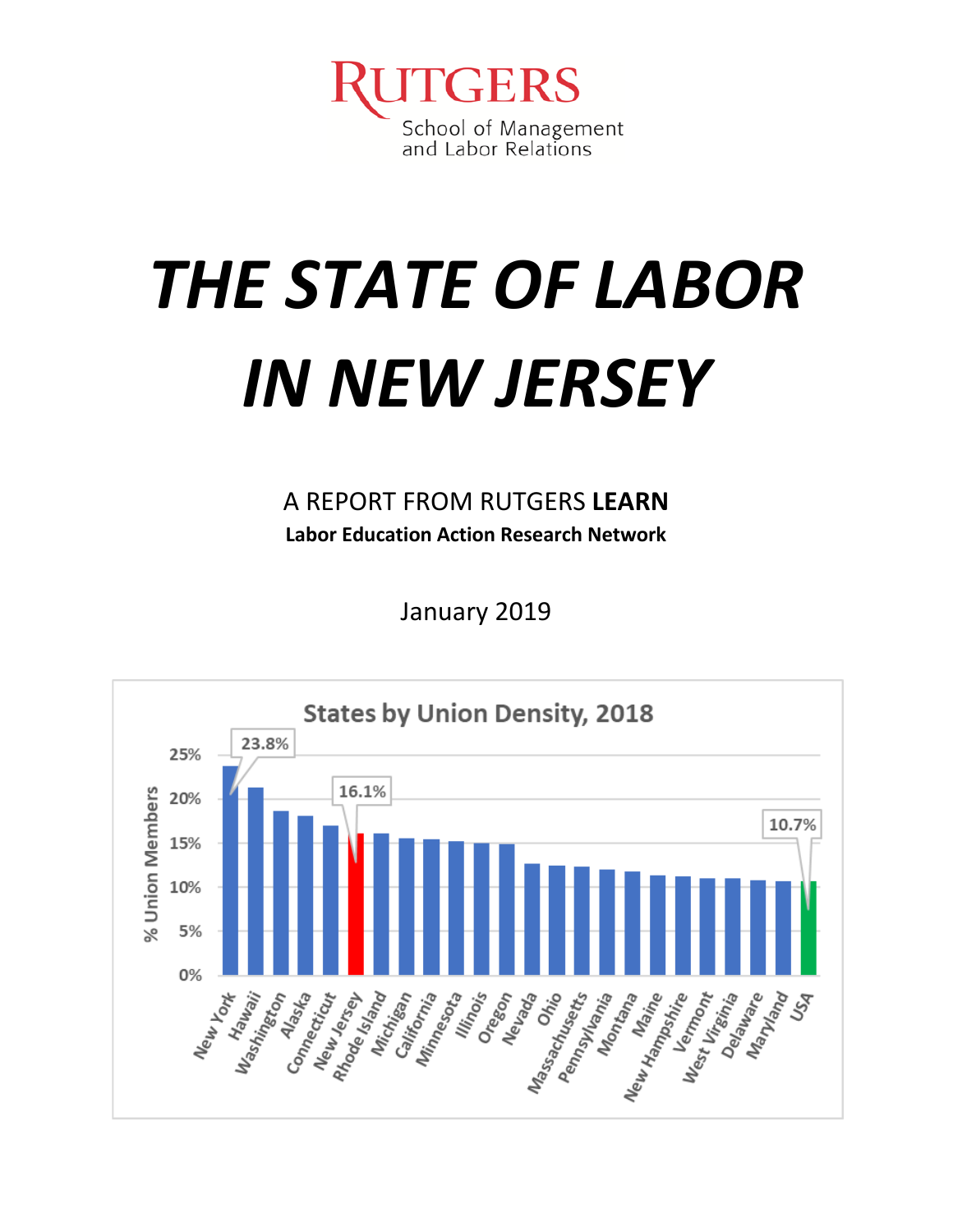#### *THE STATE OF NEW JERSEY LABOR*

#### **Prepared for LEARN by Michael Merrill and Todd Vachon January 2019**

This report was generously supported by the Goldstein-Farlee Fund established by Dr. Coralie Farlee in memory of Dr. Bernard Goldstein, champions of union activities and advocacy.

The data is drawn from an analysis of the U.S. *Current Population Survey* (CPS) Outgoing Rotation Group data for 2017 and the first six months of 2018. We created a merged data set from the 18 monthly surveys conducted from January 2017 to June 2018.

The "2018" data discussed here and shown in the figures and tables throughout are the averages for those 18 months. All results are calculated for employed civilian wage and salary workers aged 16 and over. We followed the sample definition and weighting procedures described in Barry T. Hirsch and David A. Macpherson, *Union Membership and Earnings Data Book* (Washington D.C.: Bureau of National Affairs, 2018).

To ensure reliability, given the limitations of the CPS dataset, we report unionization rates only for subgroups that have a minimum of 100 observations. Subgroups such as individual occupations and racial categories that fall below this threshold are combined into larger groups (e.g.; "nonwhite" as opposed to black, Asian, etc.) to provide projections.

"Union density" denotes the proportion of all wage and salary workers who are union members in a region, occupation, or industry. For the state rankings, see Hirsch and Macpherson: www.unionstats.com. The front and back cover graphs use their 2017 numbers.

**Technical Note:** Please note that due to the different scope of months included, the statewide union numbers included here will be slightly different from the annual data released by the Department of Labor on January 18, 2019. Updated projections for New Jersey, including the entirety of 2018 data without 2017 data, are being prepared for release by LEARN researchers later in the year.

**Data Source:** U.S. Census Bureau *Current Population Survey* monthly data, January 2017-June 2018.

For more information about LEARN and its programs, contact:

**Director Michael Merrill** EMAIL: Michael.Merrill@rutgers.edu PHONE: (848) 932-1890

**Program Coordinator Judy Lugo** EMAIL: learn@rutgers.edu PHONE: (848) 932-9304

**Research Associate Todd Vachon** EMAIL: todd.vachon@rutgers.edu PHONE: (848) 932-9574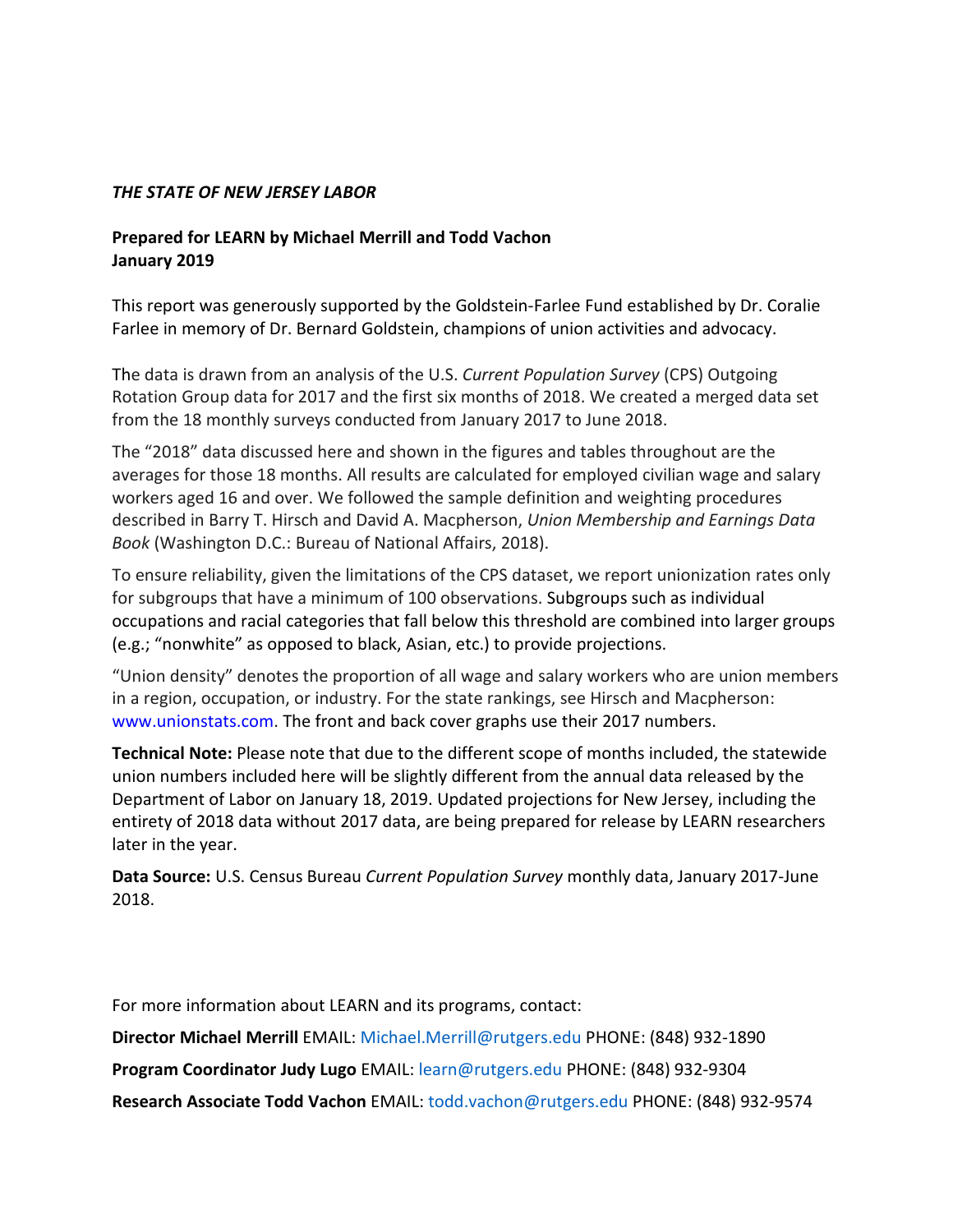#### **Executive Summary**

#### **KEY FINDINGS:**

- 1. Unions of public sector workers comprise nearly half of the labor movement nationally and more than half of it in New Jersey (*page 6*).
- 2. Public union membership in New Jersey has grown from 296,000 in 1988 to 371,000 in 2018—a 25 percent increase overall (*page 7*).
- 3. Private sector employment grew by 9 percent in New Jersey between 1998 and 2018 (*page 18*), while private sector union membership fell by nearly 40 percent, from 484,000 to 294,000 (*page 7*).
- 4. But construction employment rose by 31 percent from 154,300 to 204,300 (*page 17*) and construction union membership rose from 53,500 to 58,000.
- 5. Manufacturing employment in New Jersey also fell by 40 percent between 1998 and 2018 (*page 18*). But manufacturing union memberships fell by 90 percent (*page 9*).
- 6. Between 1988 and 2018, the number of federal employees in New Jersey fell 25 percent (*page 17*) and the number of unionized federal employees by 47 percent (*page 8*).
- 7. Meanwhile, the number of unionized state and local government employees rose by 33 percent and 6 percent, respectively (*page 8*).

#### **DETAILED FINDINGS:**

- 1. There are 15 million union members in the United States, 665,000 in New Jersey (*page 1*).
- 2. New Jersey ranks 6 out of the 50 states for "density" of union representation —the ratio of union members to the labor force—and 7 out of 50 for the number of union members (*page 2*).
- 3. The size and density of the union movement in both the US and New Jersey have been declining for several years. But the decline in size has been much slower than the decline in density (*pages 3 and 4*).
- 4. Why? Because while wage earners want unions and the public generally supports them, government policy no longer encourages their formation, and employers tenaciously resist worker efforts to secure union representation.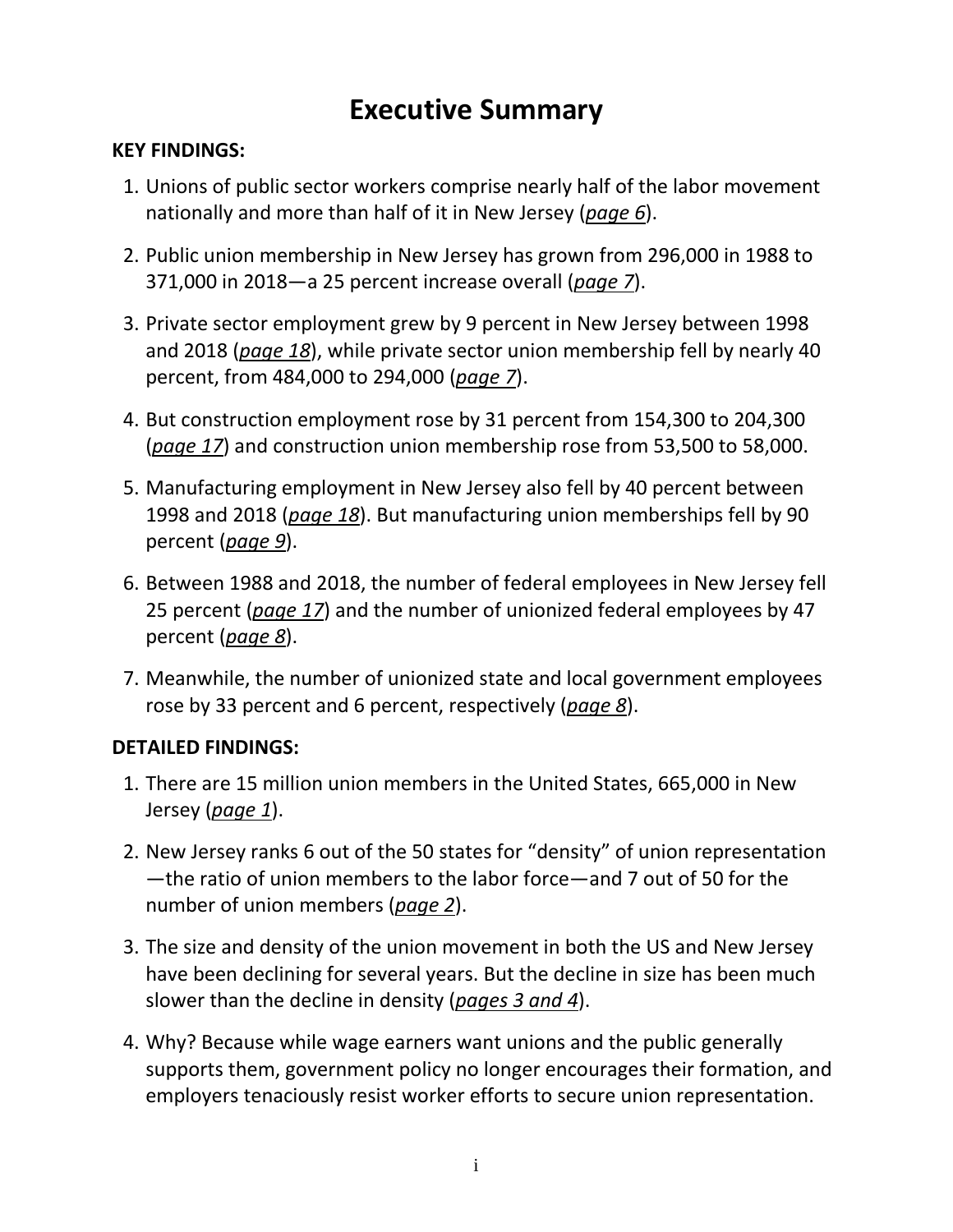- 5. In state and local governments, where workers are freer to form unions with less interference, 50 to 60 percent of the workforce is unionized (*page 5*); and their number has been growing (*pages 6 and 7*).
- 6. In the private sector, where employers can and do interfere with unionization efforts more often, less than 10 percent of the workforce is unionized and this proportion has been trending downwards for many years (*page 5*).
- 7. Private sector unionization fell more rapidly than employment in declining industries and rose more slowly in expanding industries, as good union jobs in the private sector become increasingly scarce (*pages 9 and 18*).
- 8. Unionization rates also vary with occupations. 56 percent of uniformed protective service employees, 49 percent of educators and 37 percent of construction workers are unionized (*page 10*).
- 9. In comparison, only 7 percent of hospitality workers and 5 percent of private sector service workers are unionized (*page 10*).
- 10. The population of the state is also changing. In 1988 75 percent of New Jerseyans identified as white. In 2018 only 56 percent do (*page 11*).
- 11. In that period, both employment in New Jersey grew by 10 percent, though more rapidly for men than women, and non-whites than whites (*pages 12 & 13*).
- 12. Also, all the growth of non-white employment was in the private sector. Nonwhite public sector employment actually decreased, despite the rapid growth. Of the non-white pollution in New Jersey (*page 13).*
- 13. The white population of New Jersey is nonetheless more heavily represented in the workforce and the unions than the non-white population (*page 14*).
- 14. Between 1998 and 2018, the non-white share of the union movement fell slightly from 23 percent to 21 percent (*page 15*).
- 15. Meanwhile, the share of women in unions rose from 44 percent to 46 percent (*page 16*).
- 16. The best targets of opportunity for expanding worker voice in the New Jersey economy are the sizeable number of health practitioners and transportation workers, including material handlers at the proliferating distribution centers of the new "gig economy" (*page 17*).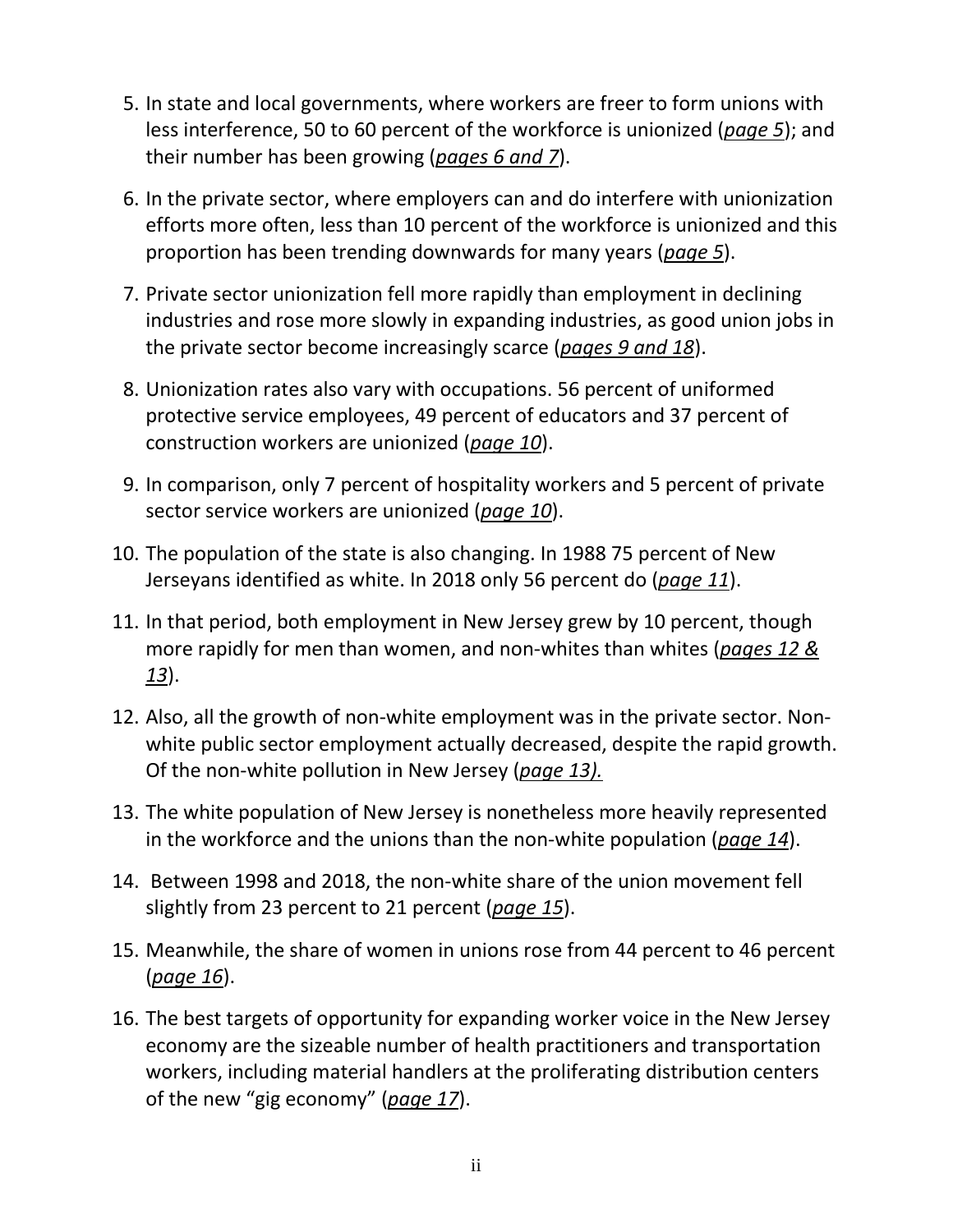# US and NJ Union Density Today

There are 15 million union members in the United States, 665,000 of them in New Jersey. These figures represent 10.7 percent and 15.7 percent, respectively, of the entire US and NJ non-farm work force. This ratio of members to the workforce is known as "union density."

The pie chart below is a representation of the relative densities of the New Jersey and the US labor movements.

We follow the convention of reporting union density as a proportion of all non-farm employees. But this understates the movement's reach.



Across the country, at least onethird of the private sector and more than half of the public sector workforce is barred by law from union membership.\* The relative size of those barred is shown on the left.

This ineligibility is due to excluding private sector managers, supervisors and independent contractor from the National Labor Relations Act, and to various state and municipal exclusions in the public sector.

In New Jersey, where there are

no significant restrictions on public sector unionization, the share of excluded workers is most likely a bit smaller.

Adjusted for eligibility, union density is closer to 16 percent, or one worker out of every seven, of the *eligible* workforce nationally and nearly 25 percent, or one worker out of every four, in New Jersey.

<sup>\*</sup> **SOURCE:** Dorothy Sue Cobble, "Making Postindustrial Unionism Possible," in *Restoring the Promise of American Labor Law*, S. Friedman, et.al., eds. (Ithaca, NY: ILR Press, 1994), 290.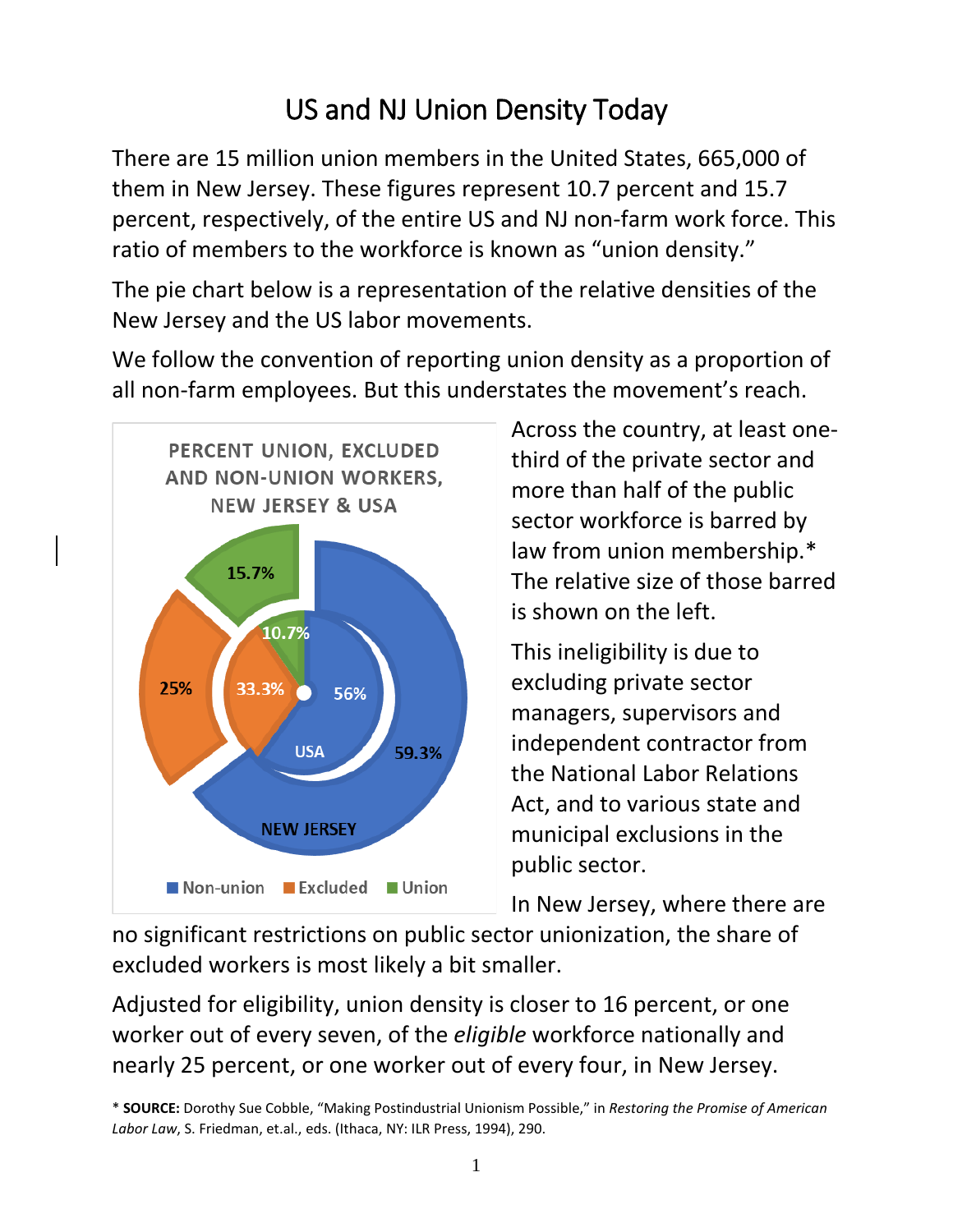#### **Top 10 States by Union Density and Membership**

Looking more closely at union density and membership by state, New Jersey ranks sixth among all the states in terms of density and seventh in terms of size.



#### Table 2. Top Ten States by Total Union Members

| <b>Rank</b> | <b>State</b>    | <b>Total # Union Members</b> |
|-------------|-----------------|------------------------------|
| 1           | California      | 2,489,184                    |
| 2           | New York        | 2,016,437                    |
| 3           | <b>Illinois</b> | 828,066                      |
| 4           | Pennsylvania    | 664,702                      |
| 5           | Michigan        | 659,285                      |
| 6           | Ohio            | 634,474                      |
| 7           | New Jersey      | 628,734                      |
| 8           | Washington      | 582,749                      |
| 9           | Texas           | 542,242                      |
| 10          | Florida         | 479,315                      |
|             | <b>USA</b>      | 14,811,500                   |

(These estimates were arrived at by different methods and are slightly lower.)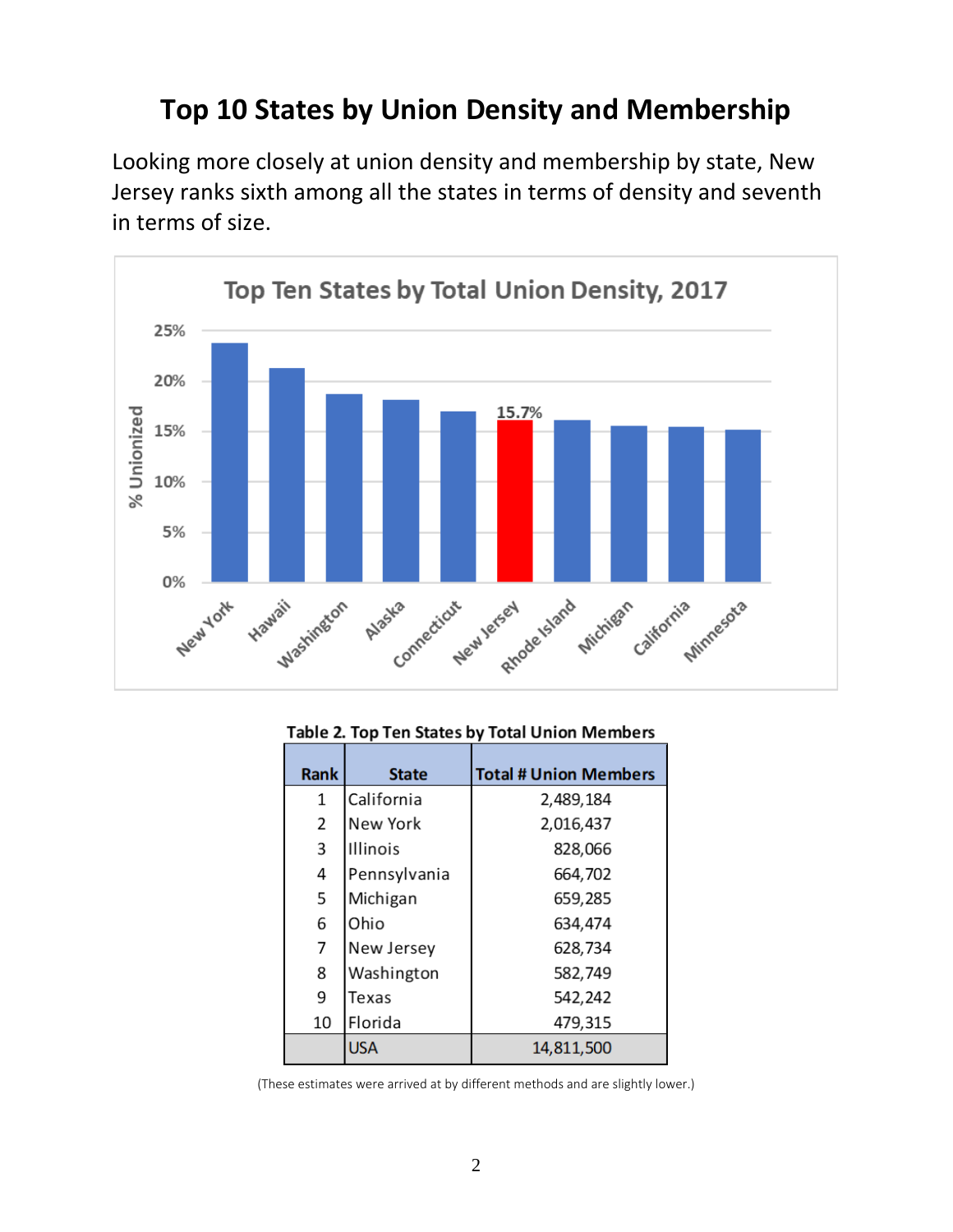## **Trends in US and NJ Union Membership, 1988-2018**

The relative persistence of union membership is evident from the more recent data on union membership. We still see some decline. But compared to the loss of density due to continued employer resistance, the decline is modest.



Between 1988 and 2018, US union density fell from just over 17 to just under 15 million. During the same period, union membership in New Jersey fell from about 825,000 in 1998 to about 665,000 in 2017.

This decline is associated with the disappearance of good union jobs in manufacturing and other traditional centers of union strength, as well as the rapid growth of jobs in the non-unionized service sector.

Employer resistance and government inaction have made it much more difficult for service sector workers in the private sector to secure union voice and protection. In the public sector, in contrast, where workers have not had to contend with entrenched employer opposition, union organizing efforts have been markedly more successful.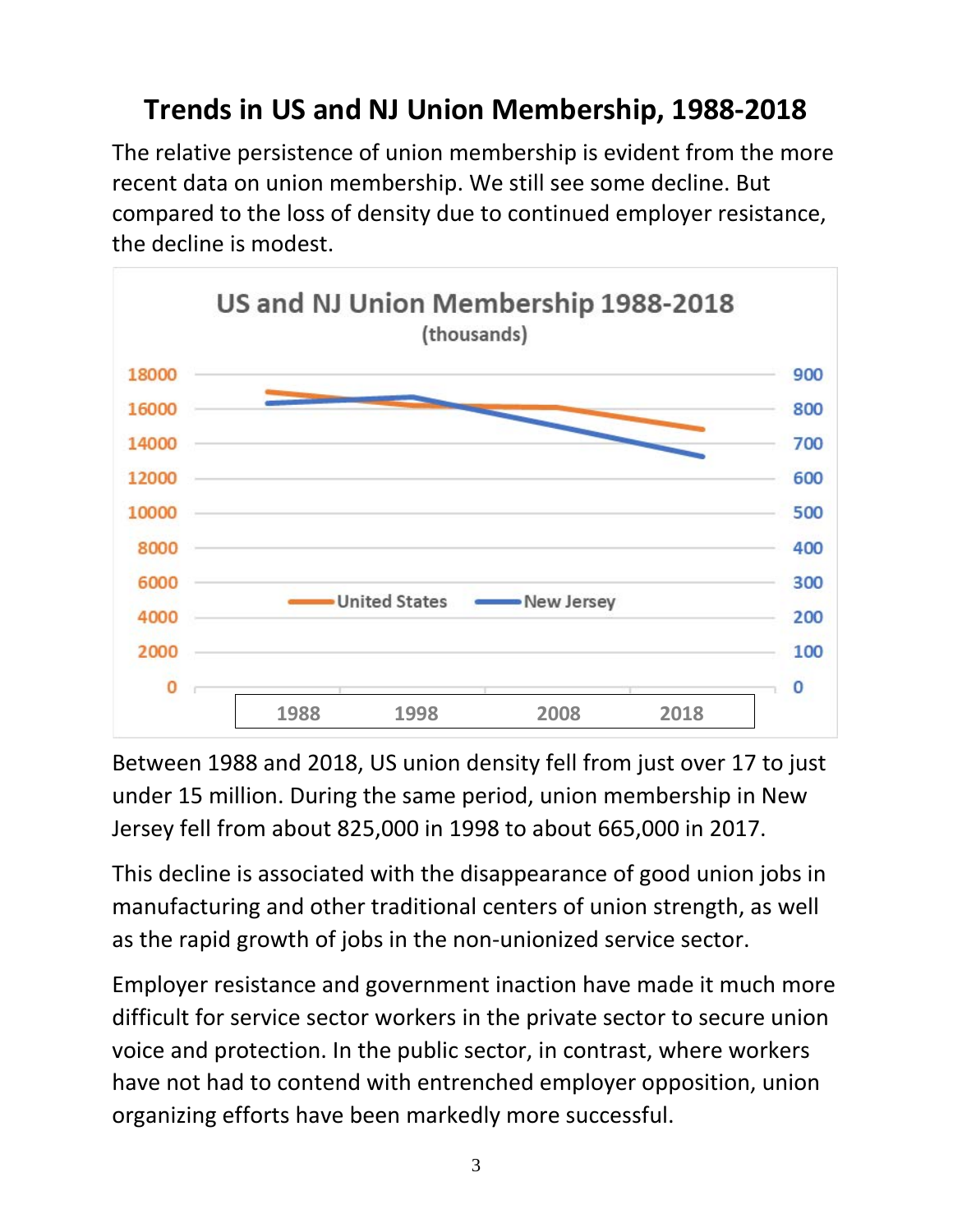# **Trends in US and NJ Union Density, 1988-2018**

The effect of employer opposition to union expansion is evident in the trends in union density, which show a steeper decline than those in union membership.

The passage of the Taft-Hartley Act in 1947, which set the legal precedent for so-called right-to-work laws and restricted many of the tactics that workers could use to organize, made it harder for the unions to expand and grow as the economy expanded and grew.



Unions have mostly been able to hold onto the gains they made during the first half of the 20<sup>th</sup> century. But they have had a harder time securing the right to "actual liberty of contract" and a voice at work for service workers, especially in the private sector.

As can be seen from the chart on the next page, in the public sector, where employers are less actively hostile to union representation, 50 percent or more of the workforce is organized. But in the private sector, where employers are more actively hostile and the law is less favorable, expansion has been stalled.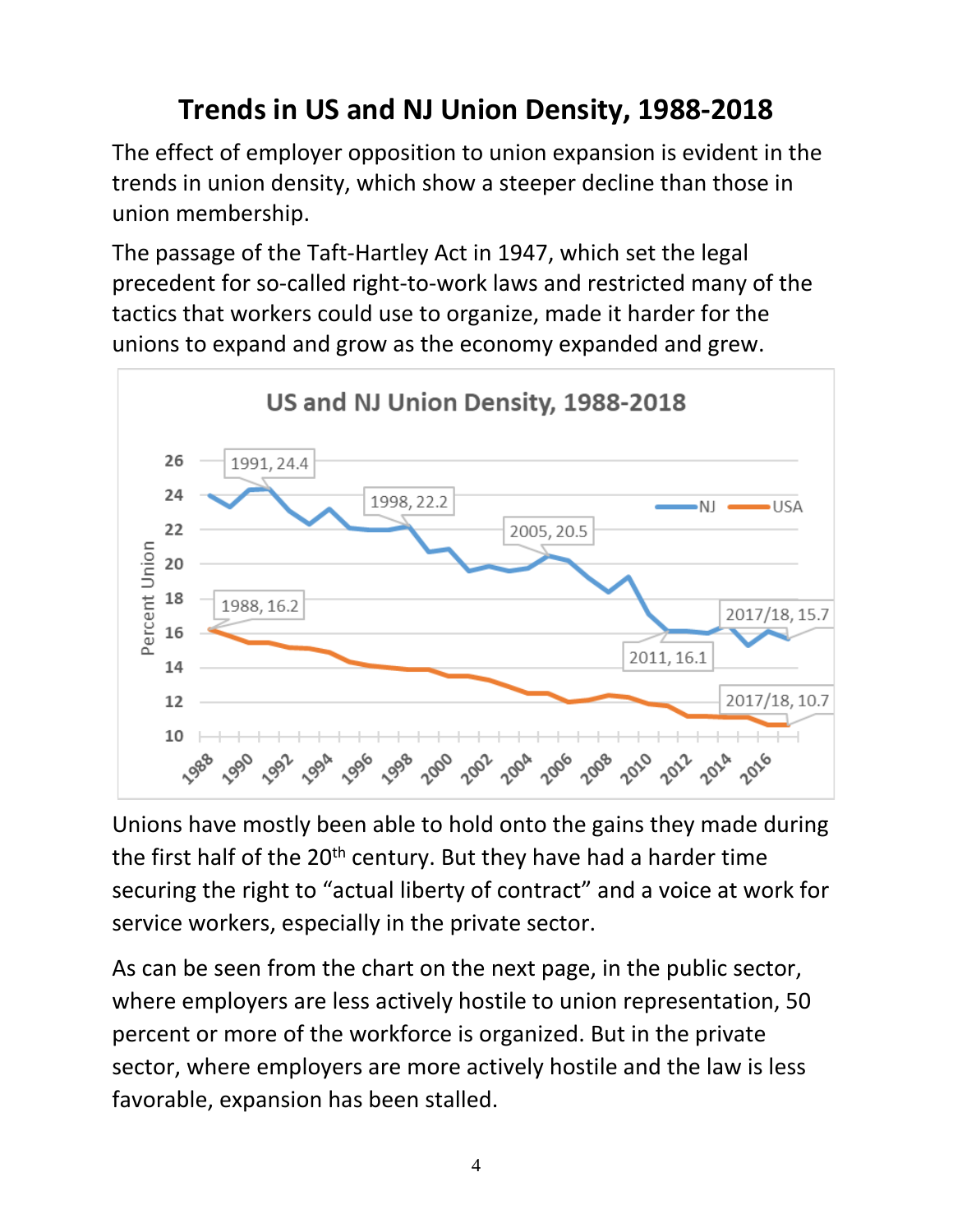#### **New Jersey Union Density, by Sector, 1988-2018**

That employer opposition is the primary barrier to unionization is evident from the difference in union density between the public sector, where employees are afforded a freer choice to unionize, and the private sector, where they are not.



Union density in the New Jersey public sector since 1988 is equivalent to the density achieved in the private sector in the 1940s and 50s, before employers succeeded in hobbling union organizing efforts.

Until recently, these unions have also been both relatively stable and growing. There is no evidence that non-managerial employees would rather lose than keep their unions, where they have them, and plenty of evidence that they generally want to join them, where they do not.

The recent Supreme Court decision in *Janus v. AFSCME District 31,* which held mandatory agency fees unconstitutional, may affect this equation. One thing to watch will be how much of an effect the decision actually has on union membership and public sector density.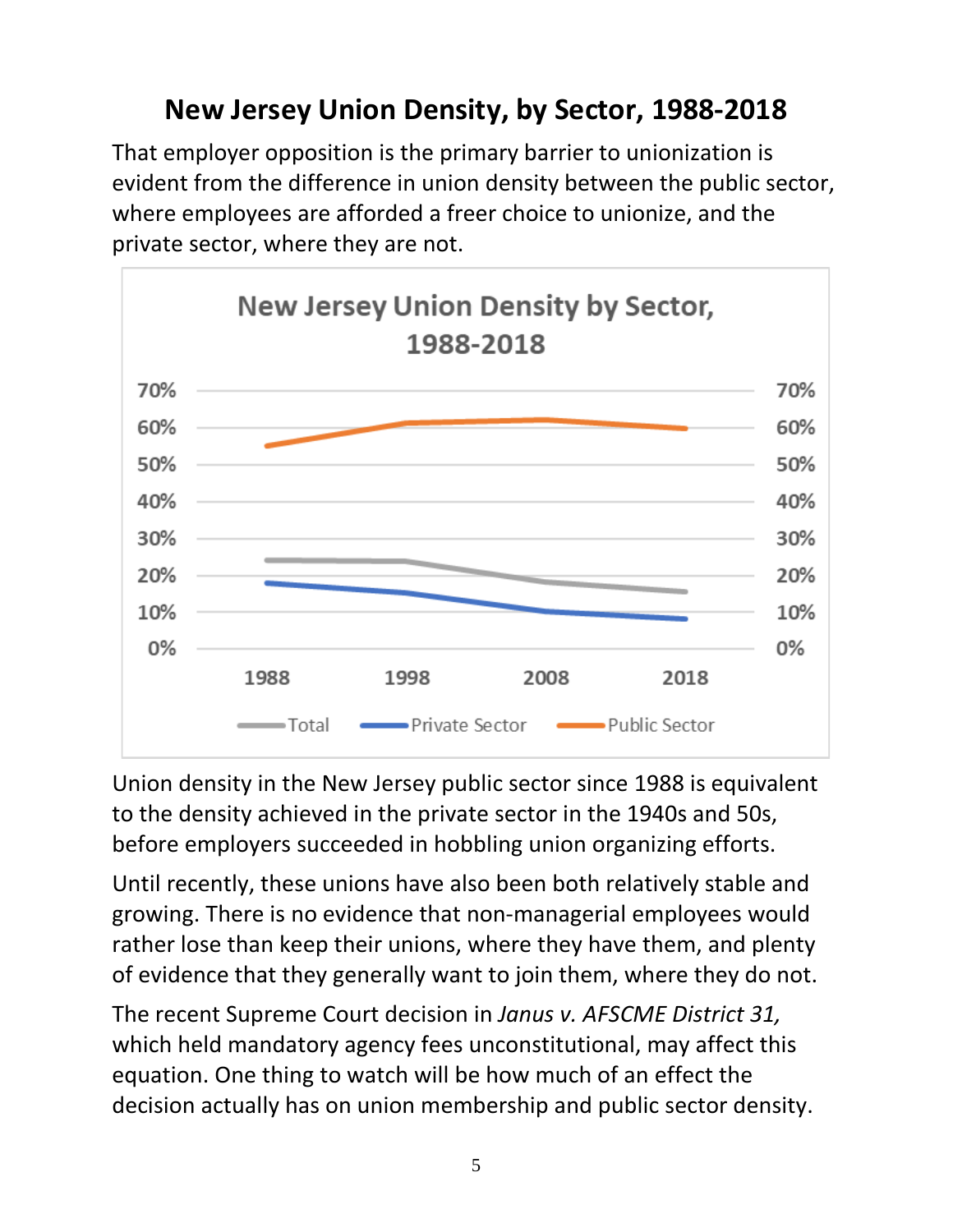#### **US Union Membership, by Sector, 1988-2018**

Public employees were denied union representation and bargaining rights until the middle of the 20<sup>th</sup> century. But since then, they have become an increasingly important part of the union movement.



Between 1988 and the present, while private sector membership declined nationally from 10.7 million to 7.6 million, public sector membership grew from 6.3 to 7.3 million.

As a result, nearly half of all union members are now government employees, and a majority of them are women.\*

We look more closely at the profile of public sector workers and union members in New Jersey below.

<sup>\*</sup> For an excellent overview of the national scene, see Julia Wolfe and John Schmidt, ["A profile of union workers in](https://www.epi.org/publication/a-profile-of-union-workers-in-state-and-local-government-key-facts-about-the-sector-for-followers-of-janus-v-afscme-council-31/)  [state and local government Key facts about the sector for followers of](https://www.epi.org/publication/a-profile-of-union-workers-in-state-and-local-government-key-facts-about-the-sector-for-followers-of-janus-v-afscme-council-31/) *Janus v. AFSCME Council 31,"* Economic Policy Institute, June 7, 2018.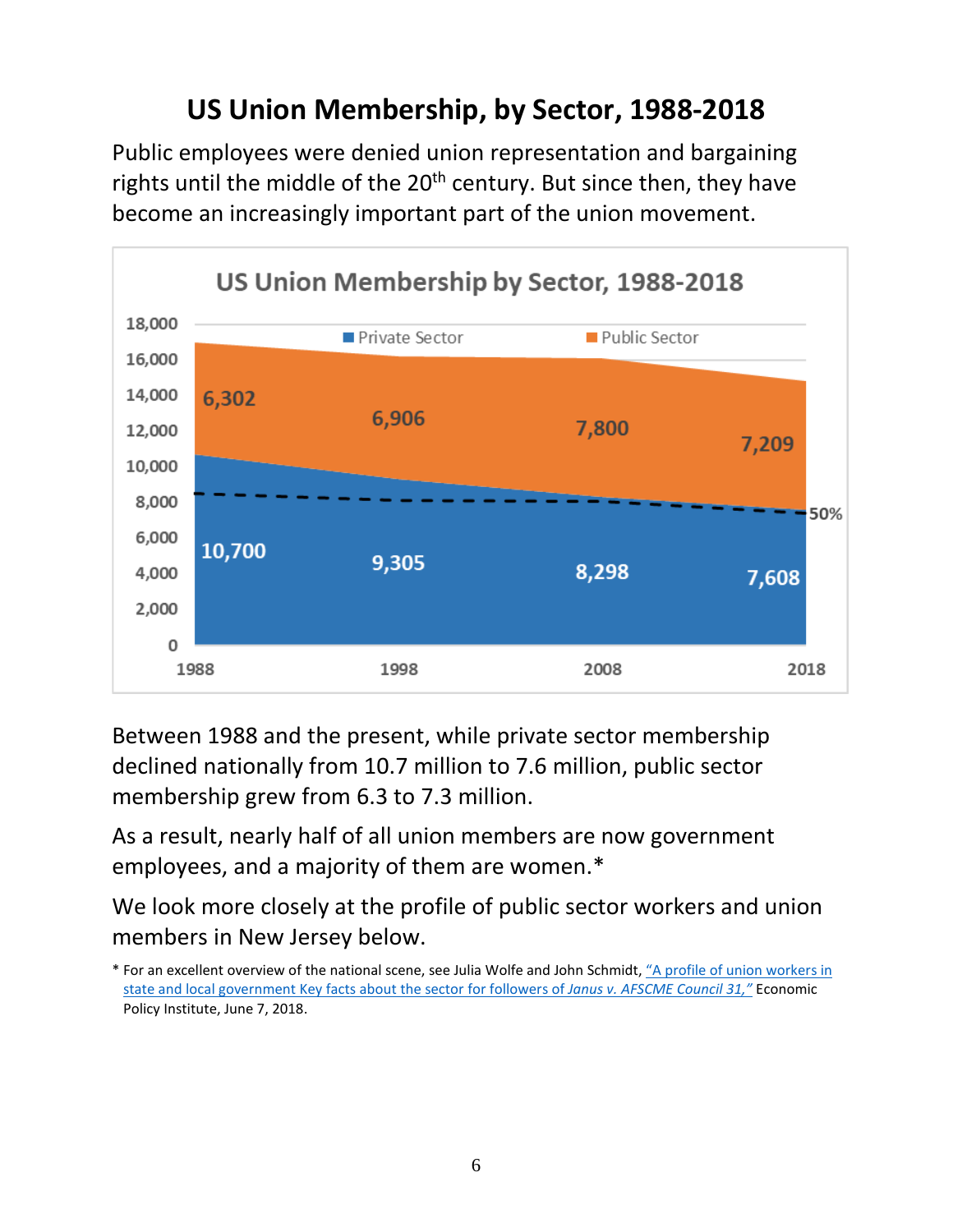## **NJ Union Membership, by Sector, 1988-2018**

Between 1988 and 2018, overall union membership in New Jersey fell from about 820,000 to 665,000. But while private sector union membership fell by 43 percent during this 30-year period, public sector membership increased by 25 percent. Public sector unions now represent more than 50 percent of the New Jersey labor movement.



One of the primary reasons unions are growing in the public sector is that employer hostility is a less prominent factor in the decision to form a union. Government workers in NJ have more freedom to unionize.

But this freer choice is not universally enjoyed. The right to union representation and to collective bargaining in the public sector varies from state to state, with some encouraging them more than others.\*

The muted effect of free choice in the face of private employer opposition is starkly evident in the membership trends depicted on the last two pages. At least 50 percent of NJ public employees have been stably unionized since 1988. In the private sector, however, density has fallen from 18 percent to 8 percent today.

<sup>\*</sup>See Todd E. Vachon and Michael Wallace, "Public Sector Unionism," *Sociology of Work: An Encyclopedia*, Vicki Smith, ed. (Los Angeles, CA: Sage, 2013), 917-921.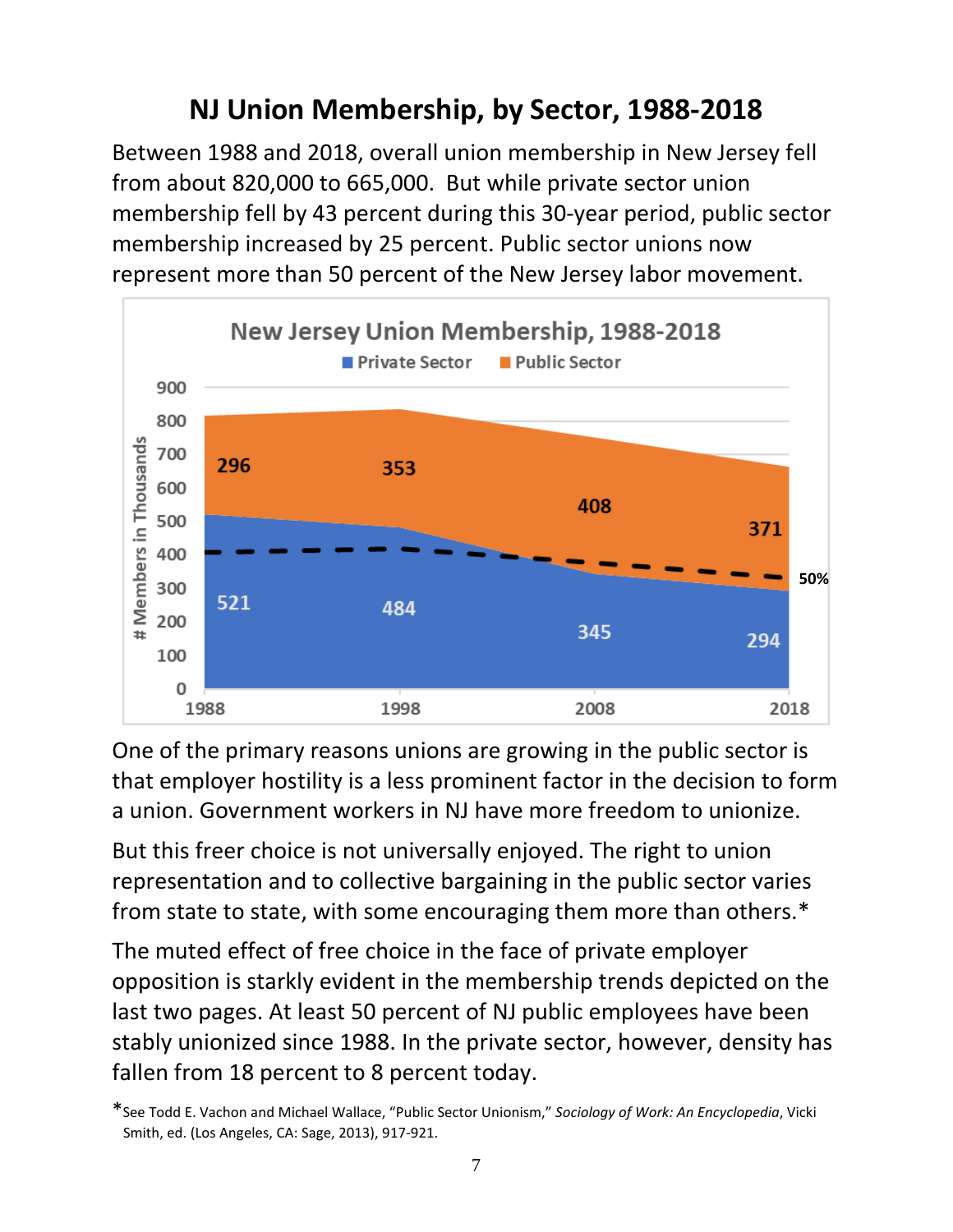# **Change in NJ Public Sector Union Membership**

Public sector union membership in New Jersey grew from 296,000 in 1988 to a peak of 408,000 in 2008, before austerity measures credited to recession caused a decline to its current total of 371,000. Still, a 25 percent increase overall.

Different levels of government and occupations were affected differently, however, as can be seen from the chart below.



Between 1998 and 2018, federal union membership fell by 47 percent, while state and local union membership grew by 33 percent and 6 percent, respectively.

The bulk of these increases were in education and health care, which added 23,400 members at the state level and 19,400 members at the local level.

The trends in private sector unionization present a different picture, however, as can be seen on the next page.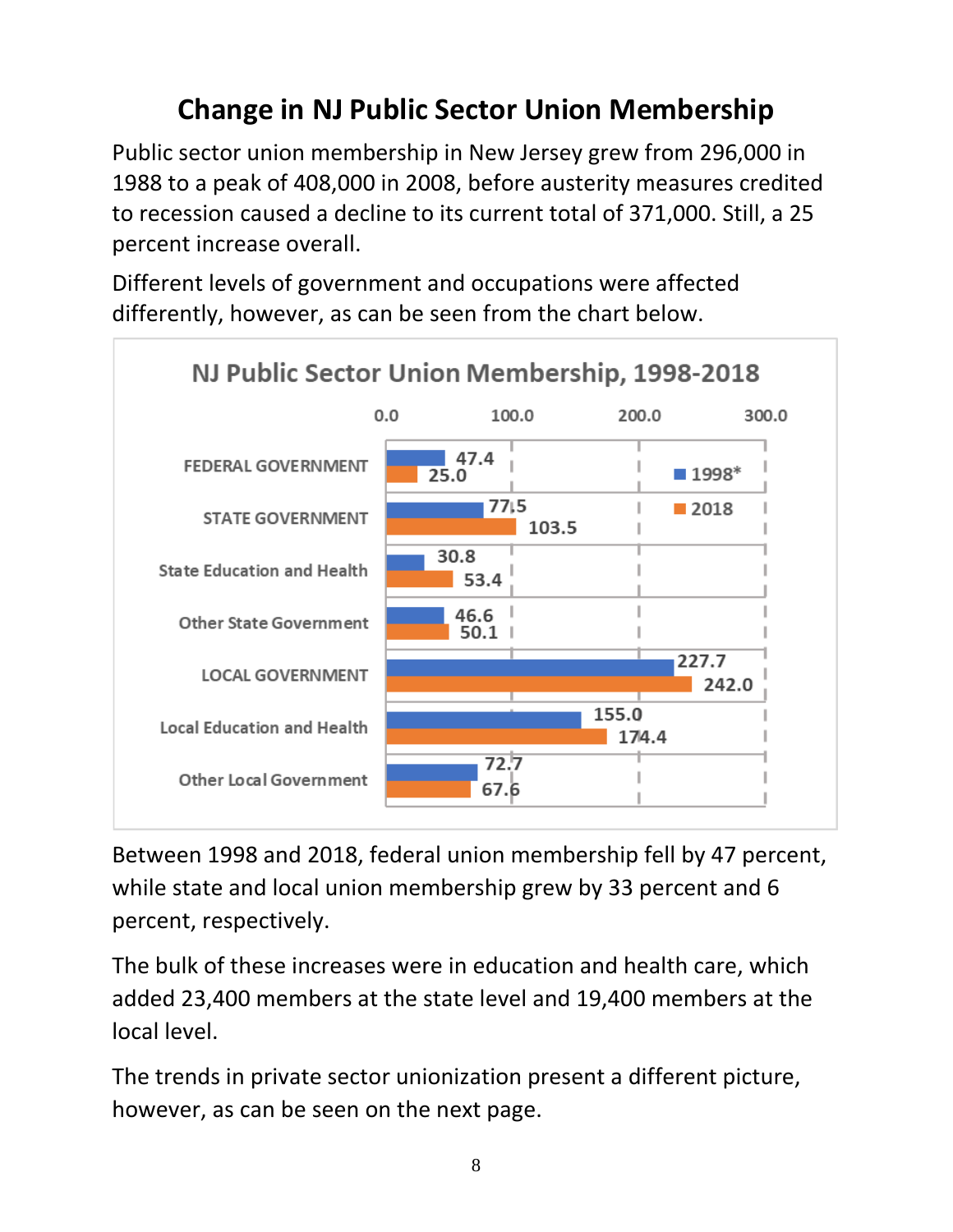#### **NJ Private Sector Union Membership, by Industry**

Between 1998 and 2018, private sector union membership in New Jersey fell by nearly 40 percent, from 484,000 to 294,000.

Moreover, union membership generally fell faster than employment. In short, high-wage union jobs were vulnerable to the changing economy.

This difference was especially evident in manufacturing, where employment fell by 34 percent, while union membership fell by 90 percent.





These shifts produced a smaller, slightly different profile for private sector unions.

**Personal Services** = education, health, leisure, hospitality and other. **Business Services** = information, financial and professional services. **Trade** = wholesale, retail, utilities and transportation and utilities. **Production** = construction and

manufacturing.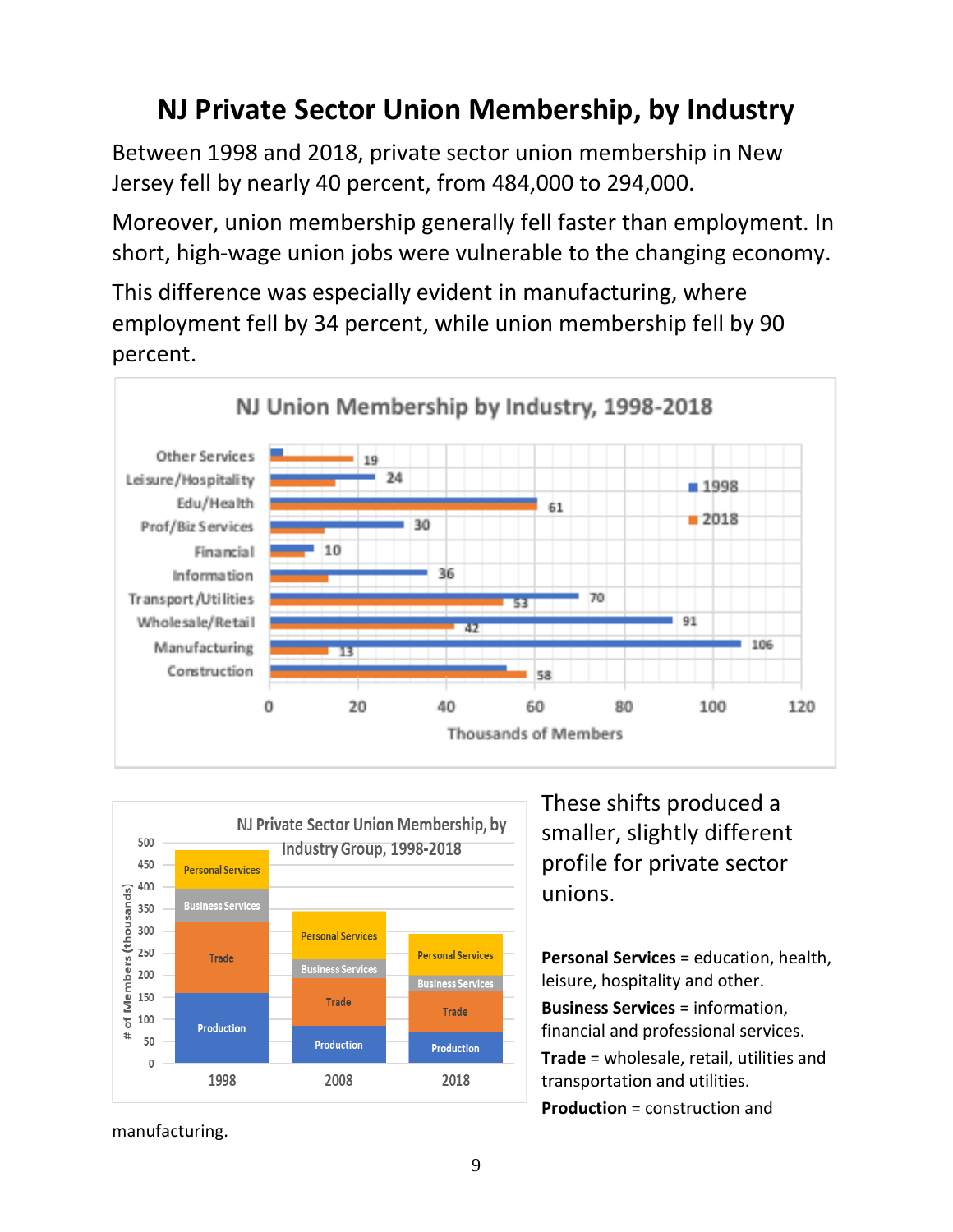# **Which NJ Occupations are the Most Unionized?**

Another interesting angle on the state of the New Jersey union movement is afforded by data on the union density of different occupational categories.

As can be seen from the chart below, some jobs are more heavily unionized than others.





There is also a clear pattern to this distribution. Non-managerial employees who enjoy greater autonomy, like teachers, construction workers and drivers, or are concerned with personal well-being, like the protective services and healthcare practitioners, are more heavily unionized than those with less autonomy or closer supervision.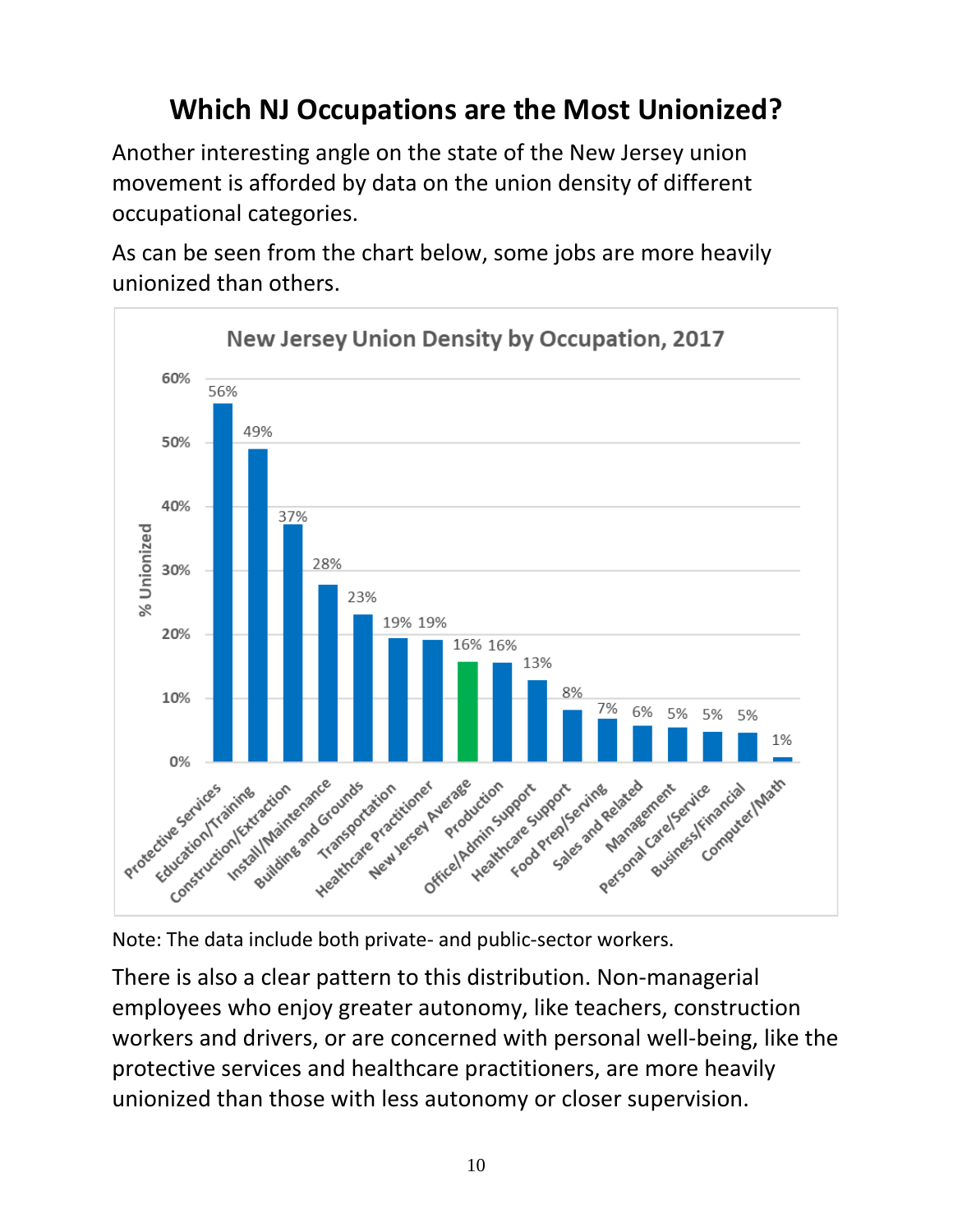## **Racial and Ethnic Distribution of New Jersey Population, 1988-2017**

The population of New Jersey is also changing.

Thirty years ago, three-quarters of the state's residents identified themselves as non-Hispanic whites. Today, the proportion who do so is barely more than half.

Over the same 30 years, the proportion who identify themselves as Black has stayed at 15 percent, while those identifying as Hispanic has doubled from 8 percent to 16 percent, and those identifying as Asian has risen from 3 percent to 10 percent.



Also, a small number (3 percent) fit none of these categories.

The changing racial and ethnic makeup of the population is also reflected in the employment and union density figures we have been exploring, as can be seen on the next page.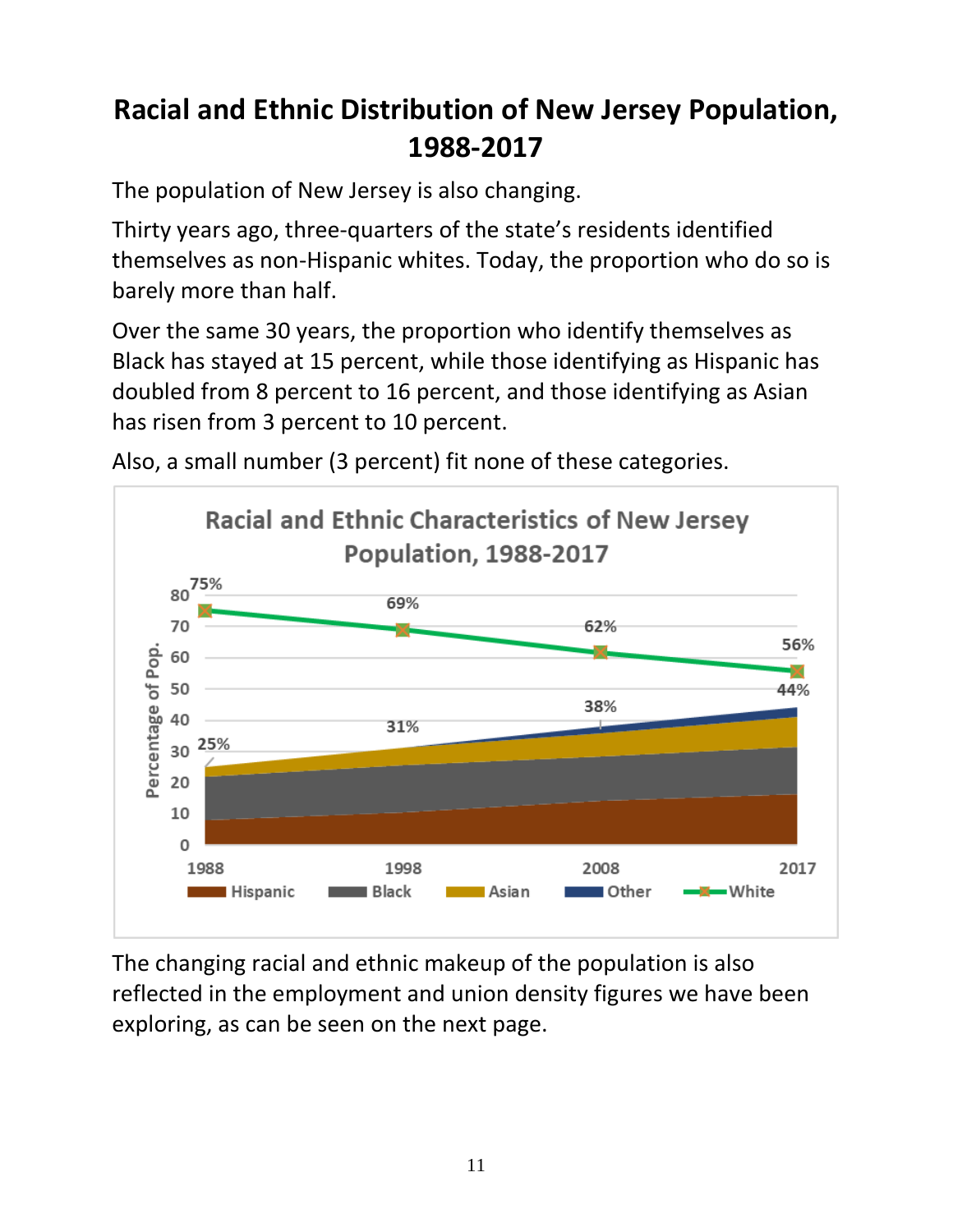## **Change in New Jersey Employment, 1998-2018 By Race and Private Industry Group**

The change in private and public sector employment by race is shown below. Public sector employment expanded the most for whites, private sector for non-whites. In other words, public sector cutbacks affected non-whites more than whites.



The private sector gain for non-whites was in service jobs, a few in better paying business services, most in lower-wage personal services.

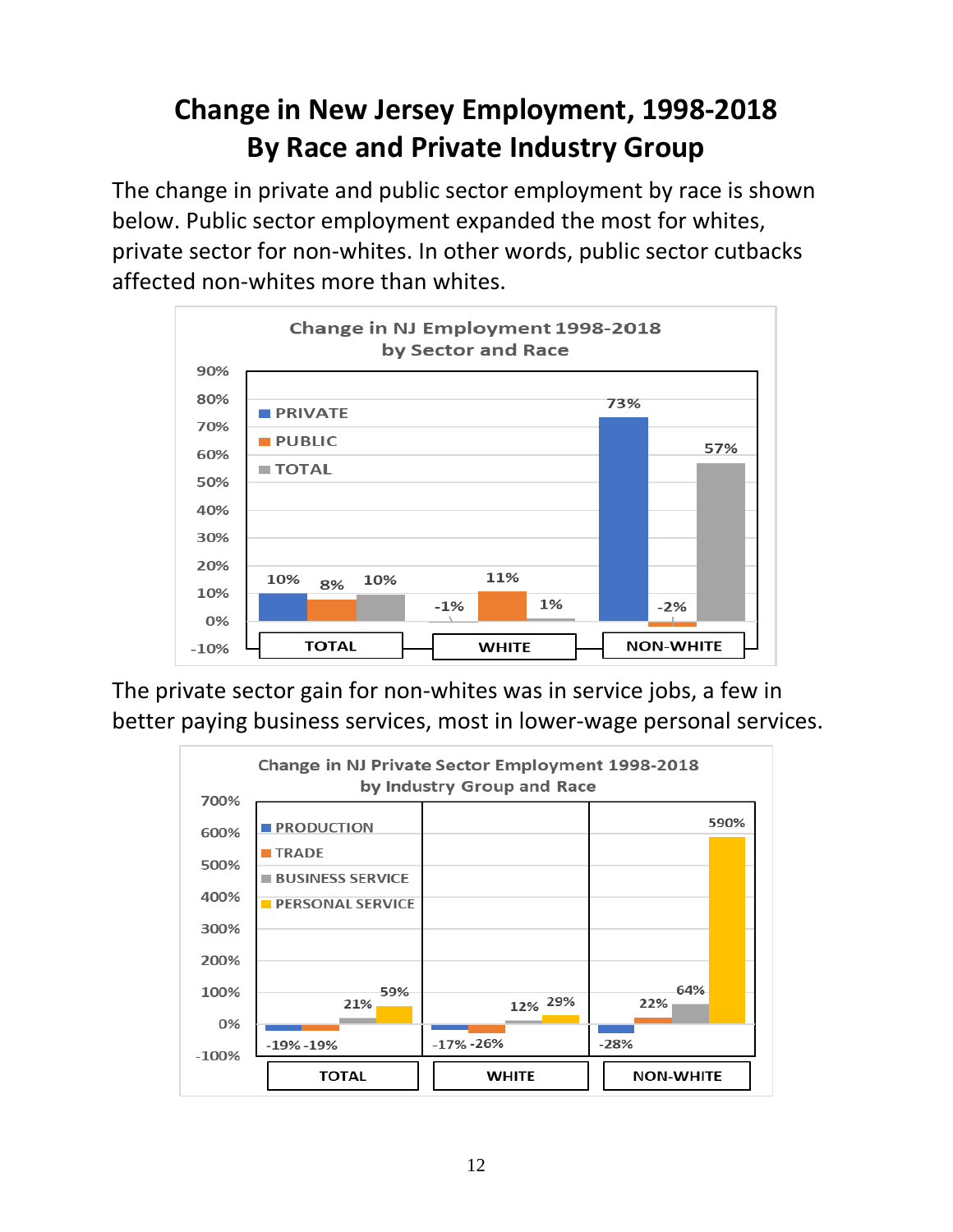## **Change in New Jersey Employment, 1998-2018 By Gender and Private Industry Group**

The change in private and public sector employment by gender is shown below. Both men and women saw employment gains, but men more than women.



In the private sector, the industry composition of the workforce changed more for men than it did for women.

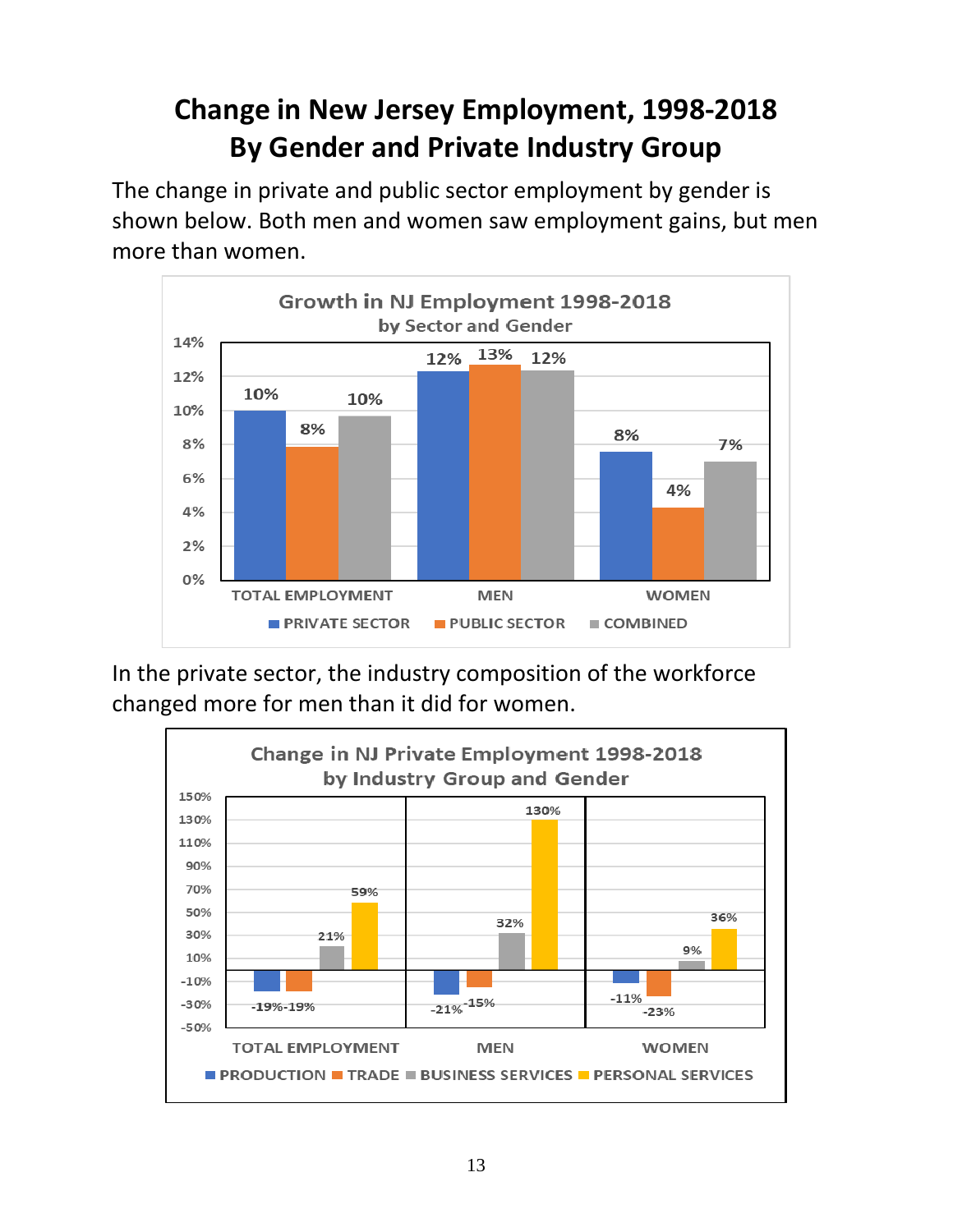## **Racial and Ethnic Distribution of New Jersey Workforce and Union Membership in 2017**

The share of different racial and ethnic groups in the workforce roughly mirrors their share in the population. But there are striking differences between the composition of the workforce and union membership.

The outer ring of the graph below represents the share of different groups in the New Jersey workforce. The inner ring represents their share in the state's estimated number of union members.



Black workers are significantly more likely and white workers slightly more likely to belong to unions than other groups, while Asian workers are much less likely, and Hispanics slightly less likely, to do so.

The balance shifts when we look at the population share of different groups as presented on the previous page and compare it to their share of the workforce in the outer ring here. Whites are a larger share of the workforce than they are of the population (56 percent), while blacks (at 11 percent and 15 percent, respectively), are a smaller share, reflecting the higher rates of unemployment in black communities.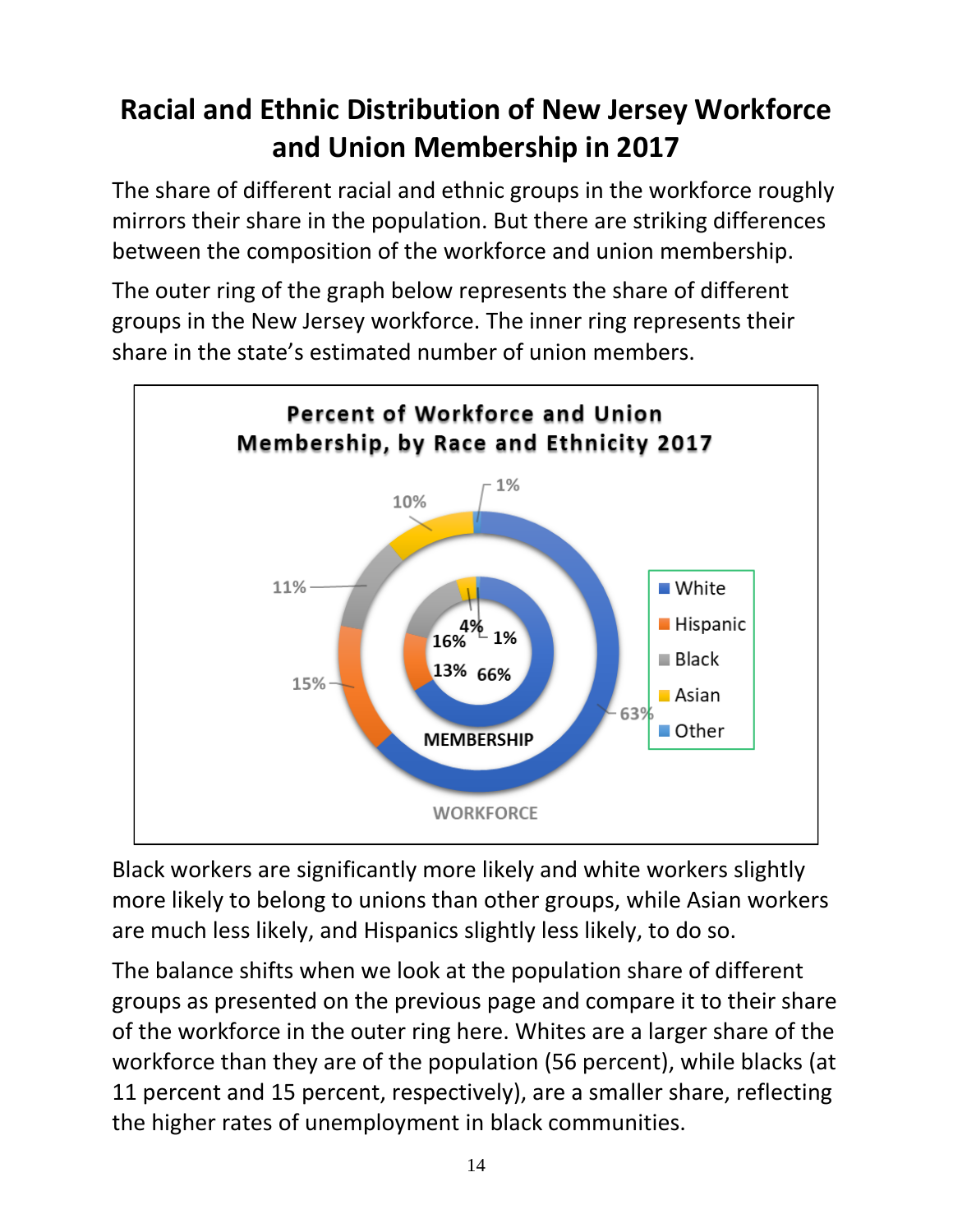#### **NJ Union Membership by Sector and Race**

There were also significant changes in the distribution of union membership between 1998 and 2018. White public sector union membership grew by 12 percent, even as membership fell for whites in the private sector and for non-whites in both sectors.

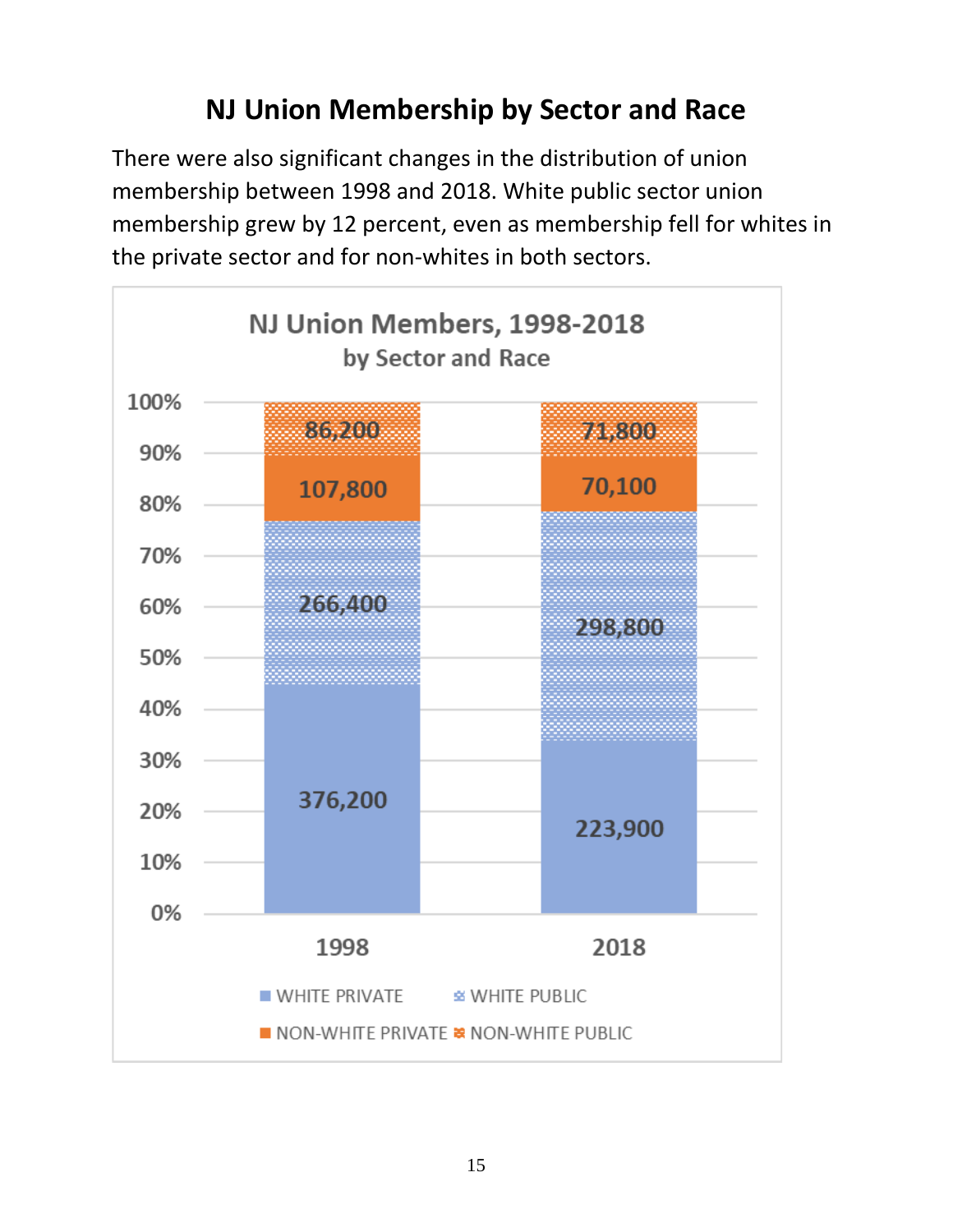# **NJ Union Membership by Sector and Gender**

There were also significant differences between men and women with respect to union membership. From 1998 to 2018, private sector membership dropped 40 percent among men and 37 percent among women, while public sector membership grew 11 percent among men but only 1 percent among women.



As a result of these shifts, even though men are still a small majority of all NJ unionists (54 percent), a majority of New Jersey union members (56 percent) are public employees and the modal or most common member of the movement is a female public servant.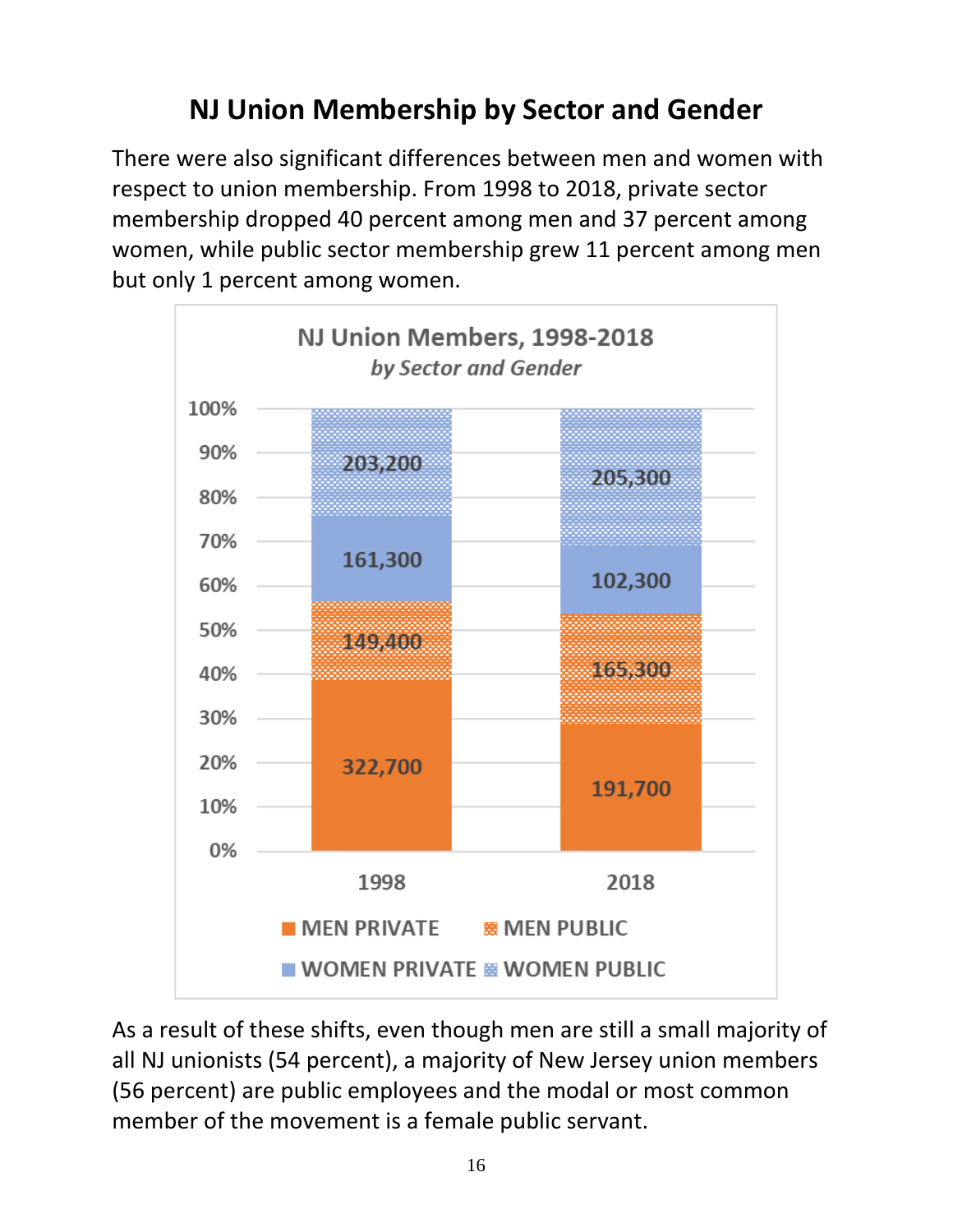# **The Occupational Distribution of Employment and Unionization in New Jersey**

Here is a final look at the distribution of union jobs in New Jersey, which includes information about the relative size of each occupational category.

The categories themselves are listed below, with the estimated density of union representation in the category. The largest occupations, in management, office, and sales have the lowest unionization rates. These occupations also have a large proportion of job classifications that are ineligible for unionization.



The best targets of opportunity for expanding worker voice in the New Jersey economy are obviously health practitioners (6) and transportation workers (7), which include material handlers at a growing number of distribution centers.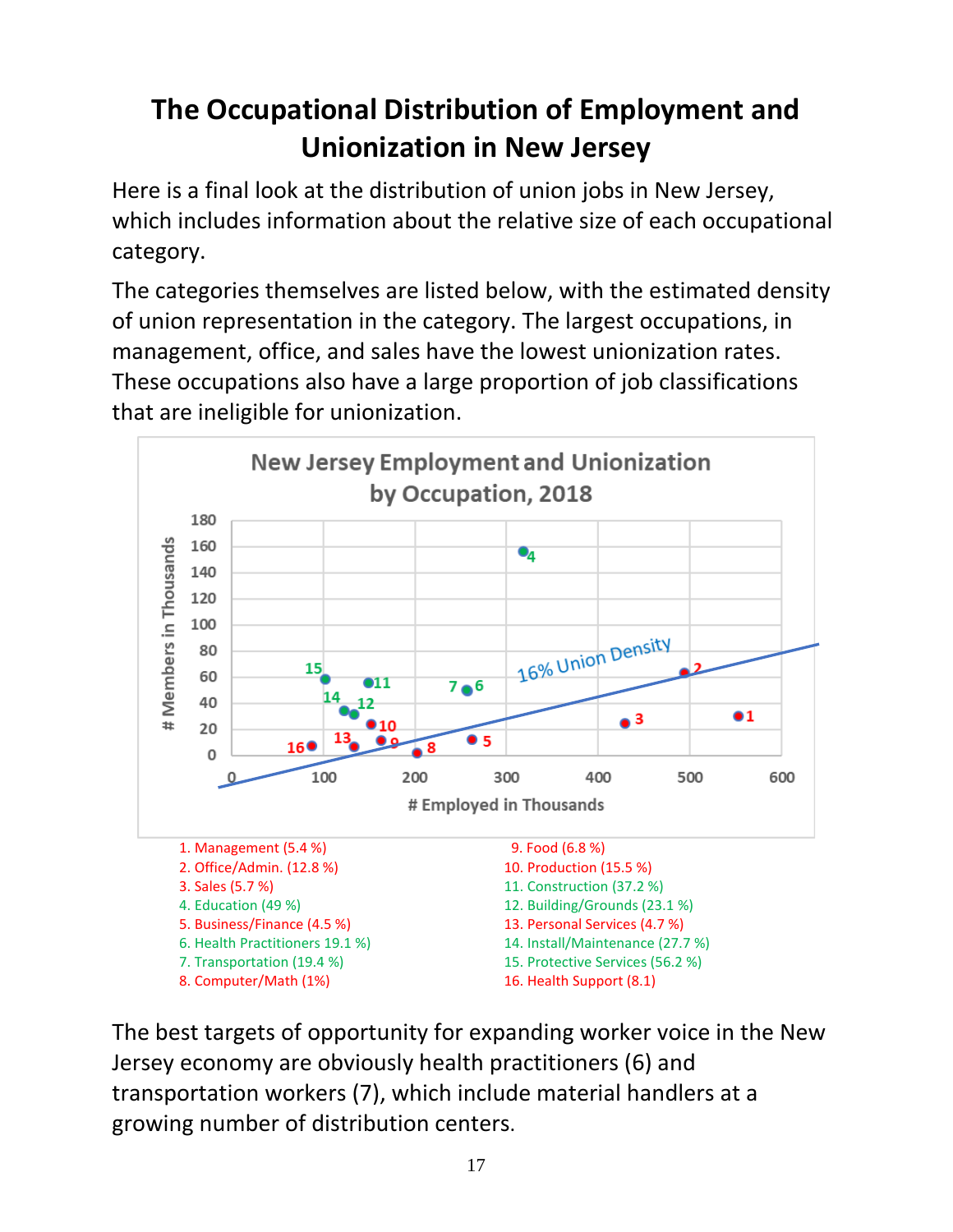| APPENDIX 1. New Jersey Employment and Unionization by Industry and Sector, 1998-2018                                                                                                                                          |             |               |        |       |                     |        |
|-------------------------------------------------------------------------------------------------------------------------------------------------------------------------------------------------------------------------------|-------------|---------------|--------|-------|---------------------|--------|
|                                                                                                                                                                                                                               |             | NJ Employment |        |       | NJ Union Membership |        |
| PRIVATE SECTOR INDUSTRY                                                                                                                                                                                                       | 1998*       | 2008          | 2018   | 1998* | 2008                | 2018   |
| CONSTRUCTION                                                                                                                                                                                                                  | 154.3       | 225.6         | 202.4  | 53.5  | 52.6                | 58.0   |
| MANUFACTURING                                                                                                                                                                                                                 | 495.6       | 423.3         | 327.3  | 106.3 | 33.3                | 13.4   |
| <b>WHOLESALE/RETAIL</b>                                                                                                                                                                                                       | 740.1       | 550.0         | 544.1  | 90.8  | 70.9                | 41.7   |
| TRANSPORTATION/UTILITIES                                                                                                                                                                                                      | 198.6       | 174.9         | 220.3  | 69.8  | 37.6                | 52.7   |
| INFORMATION                                                                                                                                                                                                                   | 156.6       | 122.6         | 103.8  | 35.7  | 20.4                | 13.4   |
| FINANCIAL                                                                                                                                                                                                                     | 311.9       | 350.2         | 406.2  | 10.1  | 5.4                 | 7.9    |
| PROFESSIONAL/BUSINESS SERVICES                                                                                                                                                                                                | 413.3       | 497.3         | 555.8  | 30.3  | 15.0                | 12.6   |
| EDUCATION/HEALTH SERVICES                                                                                                                                                                                                     | 472.4       | 586.6         | 668.4  | 60.5  | 74.1                | 60.6   |
| <b>LEISURE/HOSPITALITY</b>                                                                                                                                                                                                    | 181.5       | 320.0         | 304.8  | 24.1  | 29.0                | 14.9   |
| OTHER SERVICES (except Pub. Admin.)                                                                                                                                                                                           | 75.9        | 146.1         | 186.5  | 3.1   | 6.4                 | 18.9   |
| TOTAL PRIVATE SECTOR                                                                                                                                                                                                          | 3228.9      | 3396.9        | 3519.7 | 484.0 | 344.8               | 294.0  |
| <b>GOVERNMENT/PUBLIC SECTOR</b>                                                                                                                                                                                               | 1998*       | 2008          | 2018   | 1998* | 2008                | 2018   |
| Federal Government                                                                                                                                                                                                            | <b>94.1</b> | 75.0          | 71.0   | 47.4  | 35.8                | 25.0   |
| State Government                                                                                                                                                                                                              | 140.0       | 155.6         | 171.1  | 77.5  | 89.6                | 103.5  |
| Education and Health                                                                                                                                                                                                          | 59.3        | 75.0          | 88.5   | 30.8  | 39.2                | 53.4   |
| Other State Government                                                                                                                                                                                                        | 80.7        | 80.6          | 82.6   | 46.6  | 50.4                | 50.1   |
| Local Government                                                                                                                                                                                                              | 338.4       | 420.9         | 375.6  | 227.7 | 282.1               | 242.0  |
| Education and Health                                                                                                                                                                                                          | 207.9       | 266.5         | 239.5  | 155.0 | 192.5               | 174.4  |
| Other Local Government                                                                                                                                                                                                        | 130.5       | 154.5         | 136.0  | 72.7  | 89.6                | 67.6   |
| TOTAL PUBLIC SECTOR                                                                                                                                                                                                           | 572.4       | 651.6         | 617.6  | 352.6 | 407.5               | 370.56 |
|                                                                                                                                                                                                                               |             |               |        |       |                     |        |
| TOTAL NONFARM                                                                                                                                                                                                                 | 3801.3      | 4048.5        | 4137.3 | 836.6 | 752.3               | 664.5  |
| ACS occupational classification system after the 2000 Census, recoding was completed according to U.S. Census<br>* Comparisons of 1998 estimates to later years should be made with caution as there were changes made to the |             |               |        |       |                     |        |
| recommendations. See Scopp, Thomas S. 2003. "The Relationship Between the 1990 Census and Census 2000                                                                                                                         |             |               |        |       |                     |        |
| Industry and Occupation Classification Systems ." Technical Paper #65: U.S. Census Bureau.                                                                                                                                    |             |               |        |       |                     |        |
| https://www.census.gov/content/dam/Census/library/working-papers/2003/demo/techpaper2000.pdf                                                                                                                                  |             |               |        |       |                     |        |
| t Union membership and density estimates for management occupations are less reliable as the sample size was                                                                                                                  |             |               |        |       |                     |        |
| often less than 100                                                                                                                                                                                                           |             |               |        |       |                     |        |

#### DATA APPENDIX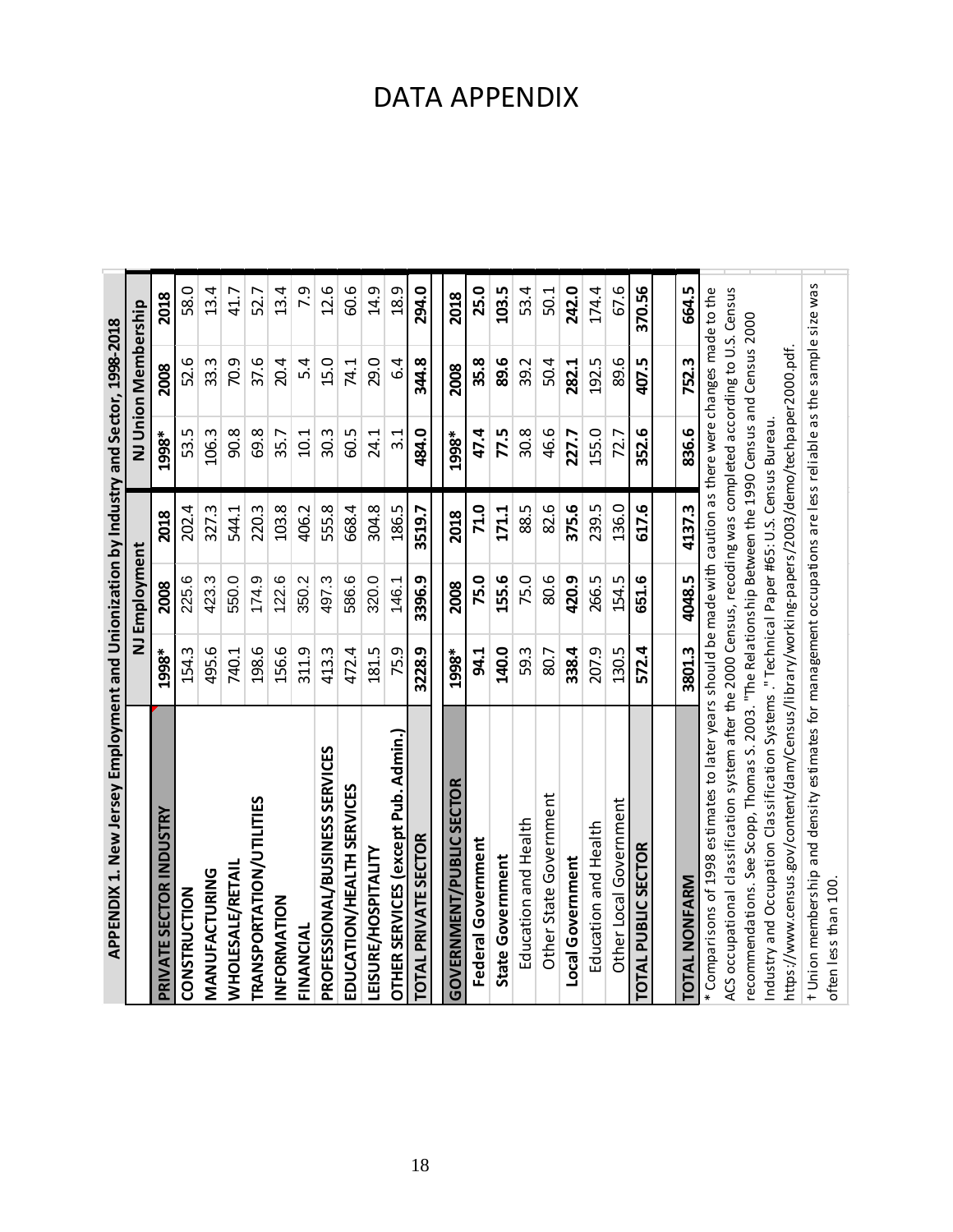| <b>APPENDIX 1a.</b>                                                                                                                                                                                                     |           |            |        |               |        |        | New Jersey Employment and Unionization by Industry, Sector and Gender, 1998-2018                                         |                  |                     |                 |       |                 |
|-------------------------------------------------------------------------------------------------------------------------------------------------------------------------------------------------------------------------|-----------|------------|--------|---------------|--------|--------|--------------------------------------------------------------------------------------------------------------------------|------------------|---------------------|-----------------|-------|-----------------|
|                                                                                                                                                                                                                         |           |            |        | NJ Employment |        |        |                                                                                                                          |                  | NJ Union Membership |                 |       |                 |
|                                                                                                                                                                                                                         |           | <b>Men</b> |        |               | Women  |        |                                                                                                                          | <b>Men</b>       |                     |                 | Women |                 |
| <b>PRIVATE SECTOR INDUSTRY</b>                                                                                                                                                                                          | \$66<br>ஜ | 2008       | 2018   | 1998*         | 2008   | 2018   | 1998*                                                                                                                    | 2008             | 2018                | 1998*           | 2008  | 2018            |
| PRODUCTION INDUSTRIES                                                                                                                                                                                                   | 468.0     | 450.1      | 368.5  | 182.0         | 198.7  | 161.2  | 130.3                                                                                                                    | 76.3             | 54.2                | 29.5            | 5.6   | $\overline{71}$ |
| TRADE INDUSTRIES                                                                                                                                                                                                        | 529.9     | 408.1      | 449.6  | 408.8         | 316.8  | 314.9  | 113.2                                                                                                                    | $7\overline{.}3$ | 67.7                | 47.3            | 311   | 26.8            |
| BUSINESS SERVICE INDUSTRIES                                                                                                                                                                                             | 457.6     | 534.0      | 605.2  | 424.2         | 436.2  | 460.5  | 47.3                                                                                                                     | 32.2             | 28.3                | $\overline{28}$ | 86    | 55              |
| PERSONAL SERVICE INDUSTRIES                                                                                                                                                                                             | 79.1      | 329.8      | 412.5  | 550.6         | 722.9  | 747.2  | 31.8                                                                                                                     | 46.2             | 31.5                | 55.9            | 63.4  | 62.9            |
| <b>TOTAL PRIVATE SECTOR</b>                                                                                                                                                                                             | 1634.6    | 1722.0     | 1835.8 | 1565.6        | 1674.6 | 1683.9 | 322.7                                                                                                                    | 232.0            | 191.7               | 161.3           | 112.8 | 102.3           |
|                                                                                                                                                                                                                         |           | Men        |        |               | Women  |        |                                                                                                                          | Men              |                     |                 | Women |                 |
| <b>GOVERNMENT/PUBLIC SECTOR</b>                                                                                                                                                                                         | 1998*     | 2008       | 2018   | 1998*         | 2008   | 2018   | 1998*                                                                                                                    | 2008             | 2018                | 1998*           | 2008  | 2018            |
| Federal Government <sup>†</sup>                                                                                                                                                                                         | 56.9      | <u>504</u> | 39.2   | 37.2          | 24.6   | 31.7   | 28.5                                                                                                                     | 26.9             | 14.2                | <b>19.0</b>     | ခ္ပ   | 10.9            |
| State Government                                                                                                                                                                                                        | 55.4      | 61.6       | 83.5   | 84.6          | 94.0   | 87.6   | 29.3                                                                                                                     | 38.1             | 55.1                | 48.2            | 51.5  | 48.4            |
| Education and Health <sup>+</sup>                                                                                                                                                                                       | 18.2      | 2.4        | 30.0   | 41.1          | 52.6   | 58.4   | 10.3                                                                                                                     | 11.3             | 16.7                | 20.6            | 27.9  | 36.7            |
| Other State Government                                                                                                                                                                                                  | 49.1      | 39.2       | 53.4   | 31.6          | 41.4   | 29.2   | 31.1                                                                                                                     | 26.9             | 38.4                | 15.5            | 23.5  | 11.7            |
| Local Government                                                                                                                                                                                                        | 32.8      | 173.5      | 153.6  | 205.6         | 247.4  | 222.0  | 91.7                                                                                                                     | 118.7            | 96.0                | 136.0           | 163.5 | 146.1           |
| Education and Health                                                                                                                                                                                                    | 49.8      | 78.4       | 58.4   | 158.1         | 188.1  | 181.1  | 38.7                                                                                                                     | 5/1              | 43.4                | 116.2           | 135.5 | 131.0           |
| Other Local Government                                                                                                                                                                                                  | 77.1      | 95.1       | 95.1   | 53.4          | 59.3   | 40.9   | 42.2                                                                                                                     | 61.6             | 56.8                | ഗ<br>ခွ         | 28.0  | 10.9            |
| TOTAL PUBLIC SECTOR                                                                                                                                                                                                     | 245.1     | 285.5      | 276.3  | 327.4         | 366.1  | 341.3  | 149.4                                                                                                                    | 183.6            | 165.3               | 203.2           | 223.9 | 205.3           |
|                                                                                                                                                                                                                         |           |            |        |               |        |        |                                                                                                                          |                  |                     |                 |       |                 |
| <b>TOTAL NONFARM</b>                                                                                                                                                                                                    | 1879.7    | 2007.4     | 2112.1 | 1892.9        | 2040.7 | 2025.2 | 472.1                                                                                                                    | 415.6            | 357.0               | 364.5           | 336.7 | 307.6           |
| ecoding was completed according to U.S. Census recommendations. See Scopp, Thomas S. 2003. "The Relationship Between the 1990 Census and Census 2000 Industry and<br>* Comparisons of 1998 estimates to later years sho |           |            |        |               |        |        | uld be made with caution as there were changes made to the ACS occupational classification system after the 2000 Census, |                  |                     |                 |       |                 |
| Occupation Classification Systems ." Technical Pap                                                                                                                                                                      |           |            |        |               |        |        | er #65: U.S. Census Bureau. https://www.census.gov/content/dam/Census/library/working                                    |                  |                     |                 |       |                 |
| oapers/2003/demo/techpaper2000.pdf.                                                                                                                                                                                     |           |            |        |               |        |        |                                                                                                                          |                  |                     |                 |       |                 |
| t Union membership and density estimates for management occupations are less reliable as the sample size was often less than 100                                                                                        |           |            |        |               |        |        |                                                                                                                          |                  |                     |                 |       |                 |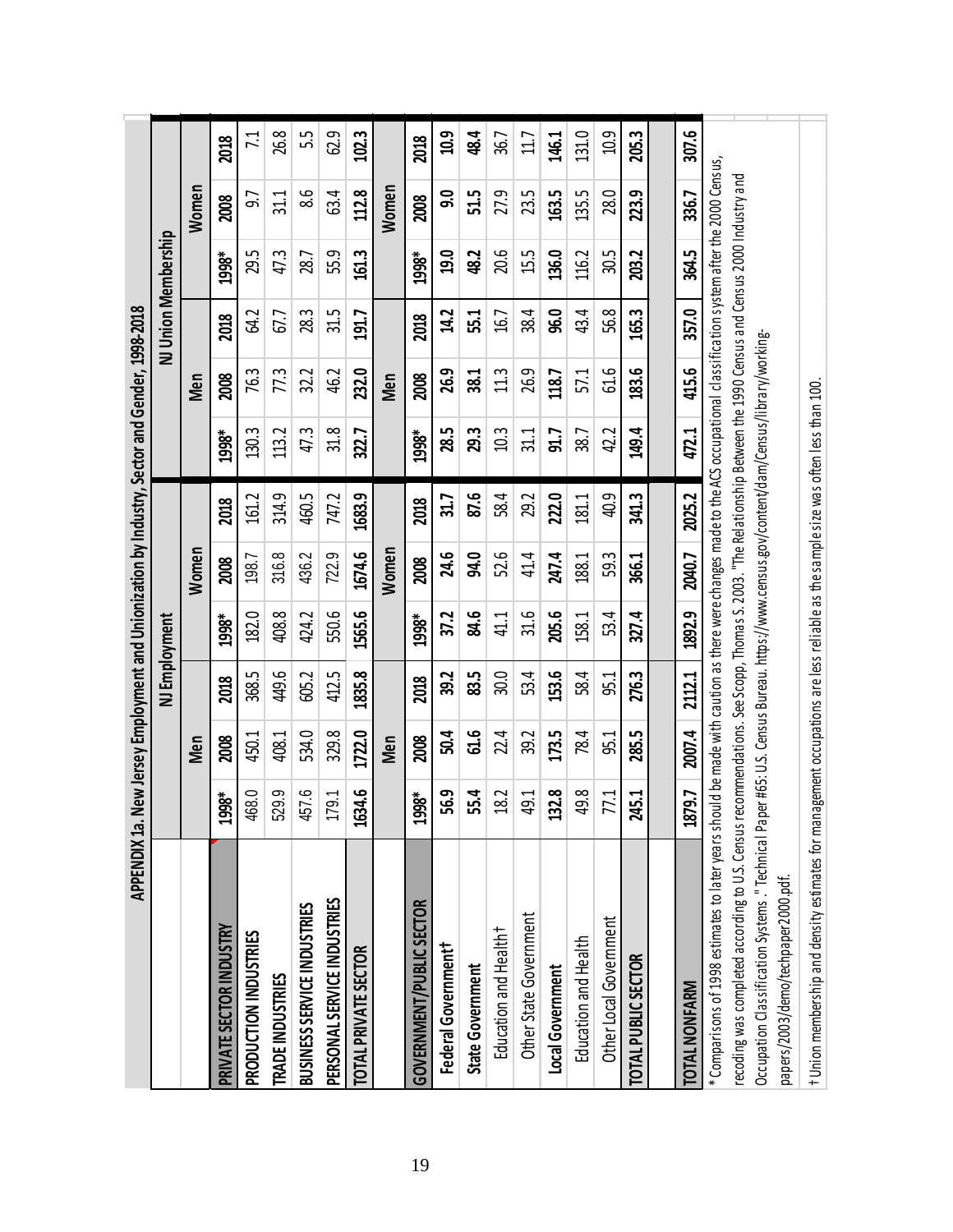|                                                                                                                                                                                                                                                                                                                                                 | APPENDIX 1b. New Jersey Employment and Unionization by Industry, Sector and Age, 1998-2018 |                 |        |               |                 |                                                                                     |                |                 |                     |       |                 |       |
|-------------------------------------------------------------------------------------------------------------------------------------------------------------------------------------------------------------------------------------------------------------------------------------------------------------------------------------------------|--------------------------------------------------------------------------------------------|-----------------|--------|---------------|-----------------|-------------------------------------------------------------------------------------|----------------|-----------------|---------------------|-------|-----------------|-------|
|                                                                                                                                                                                                                                                                                                                                                 |                                                                                            |                 |        | NJ Employment |                 |                                                                                     |                |                 | NJ Union Membership |       |                 |       |
|                                                                                                                                                                                                                                                                                                                                                 |                                                                                            | 15-39 years old |        |               | 40-65 years old |                                                                                     |                | 15-39 years old |                     |       | 40-65 years old |       |
| <b>PRIVATE SECTOR INDUSTRY</b>                                                                                                                                                                                                                                                                                                                  | ₩<br>1998                                                                                  | 2008            | 2018   | 1998*         | 2008            | 2018                                                                                | 1998*          | 2008            | 2018                | 1998* | 2008            | 2018  |
| PRODUCTION INDUSTRIES                                                                                                                                                                                                                                                                                                                           | 4<br>293.                                                                                  | 268.2           | 196.3  | 356.6         | 380.7           | 333.4                                                                               | 55.9           | 22.6            | 24.6                | 104.0 | 63.4            | 46.8  |
| TRADE INDUSTRIES                                                                                                                                                                                                                                                                                                                                | မာ<br>565.                                                                                 | 355.5           | 354.3  | 373.1         | 369.4           | 410.2                                                                               | 85.3           | 41.9            | 37.8                | 75.2  | 66.6            | 56.7  |
| BUSINESS SERVICE INDUSTRIES                                                                                                                                                                                                                                                                                                                     | $\sim$<br>469.                                                                             | 430.8           | 439.2  | 412.6         | 539.3           | 626.6                                                                               | 29.5           | 12.9            | 11.0                | 46.5  | 27.9            | 22.8  |
| PERSONAL SERVICE INDUSTRIES                                                                                                                                                                                                                                                                                                                     | 374.7                                                                                      | 516.7           | 522.0  | 355.0         | 536.0           | 637.7                                                                               | 26.3           | 39.7            | 27.5                | 61.4  | 69.8            | 66.9  |
| TOTAL PRIVATE SECTOR                                                                                                                                                                                                                                                                                                                            | <u> က</u><br>1702.                                                                         | 1571.2          | 1511.8 | 1497.3        | 1825.4          | 2007.9                                                                              | 196.9          | 117.1           | 100.9               | 287.1 | 227.7           | 193.1 |
|                                                                                                                                                                                                                                                                                                                                                 |                                                                                            | 15-39 years old |        |               | 40-65 years old |                                                                                     |                | 15-39 years old |                     |       | 40-65 years old |       |
| GOVERNMENT/PUBLIC SECTOR                                                                                                                                                                                                                                                                                                                        | ₩<br>1998                                                                                  | 2008            | 2018   | 1998*         | 2008            | 2018                                                                                | 1998*          | 2008            | 2018                | 1998* | 2008            | 2018  |
| Federal Government                                                                                                                                                                                                                                                                                                                              | ഗ<br>စ္က                                                                                   | 20.2            | 26.7   | 54.6          | 54.8            | 42                                                                                  | 20.5           | 7.8             | 32                  | 26.9  | 28.0            | 15.9  |
| <b>State Government</b>                                                                                                                                                                                                                                                                                                                         | $\bullet$<br>ဒ္                                                                            | 58.2            | 65.9   | 90.9          | 97.4            | 105.2                                                                               | 22.9           | 33.6            | 40.1                | 54.5  | 56.0            | 63.4  |
| Education and Health <sup>+</sup>                                                                                                                                                                                                                                                                                                               | ص<br>S.                                                                                    | 26.9            | 39.2   | 38.7          | 48.1            | 49.2                                                                                | $\overline{z}$ | 12.3            | 23.4                | 23.7  | 26.9            | 30.0  |
| Other State Government <sup>†</sup>                                                                                                                                                                                                                                                                                                             | ص<br><u>જ</u>                                                                              | 31.3            | 28.4   | 42.1          | 49.3            | 54.2                                                                                | 18.7           | 21.3            | 16.7                | 28.0  | 29.1            | 33.4  |
| Local Government                                                                                                                                                                                                                                                                                                                                | Lņ<br><u>122.</u>                                                                          | 132.1           | 124.3  | 215.9         | 288.8           | 251.2                                                                               | 79.0           | 87.3            | 80.1                | 148.6 | 194.8           | 161.9 |
| Education and Health                                                                                                                                                                                                                                                                                                                            | J<br>S                                                                                     | 80.6            | 77.6   | 147.9         | 185.8           | 161.9                                                                               | 42.7           | 53.7            | 57.6                | 112.3 | 138.8           | 116.9 |
| Other Local Government                                                                                                                                                                                                                                                                                                                          | $\sim$<br>ఱ                                                                                | 51.5            | 46.7   | 65.2          | 103.0           | 89.3                                                                                | 28.1           | 33.6            | 22.5                | 44.6  | 56.0            | 45.1  |
| TOTAL PUBLIC SECTOR                                                                                                                                                                                                                                                                                                                             | ÷<br><b>211</b>                                                                            | 210.5           | 216.9  | 361.4         | 441.1           | 400.7                                                                               | 122.5          | 128.7           | 129.4               | 230.0 | 278.8           | 241.2 |
|                                                                                                                                                                                                                                                                                                                                                 |                                                                                            |                 |        |               |                 |                                                                                     |                |                 |                     |       |                 |       |
| <b>TOTAL NONFARM</b>                                                                                                                                                                                                                                                                                                                            | 1914.0                                                                                     | 1781.6          | 1728.7 | 1858.7        | 2266.5          | 2408.6                                                                              | 319.5          | 245.8           | 230.3               | 517.1 | 506.5           | 434.4 |
| * Comparisons of 1998 estimates to later years should be made with caution as there were changes made to the ACS occupational classification system after the 2000 Census,<br>ecoding was completed according to U.S. Census recommendations. See Scopp, Thomas S. 2003. "The Relationship Between the 1990 Census and Census 2000 Industry and |                                                                                            |                 |        |               |                 |                                                                                     |                |                 |                     |       |                 |       |
| Occupation Classification Systems." Technical Paper<br>papers/2003/demo/techpaper2000.pdf.                                                                                                                                                                                                                                                      |                                                                                            |                 |        |               |                 | #65: U.S. Census Bureau. https://www.census.gov/content/dam/Census/library/working- |                |                 |                     |       |                 |       |
| t Union membership and density estimates for management occupations are less reliable as the sample size was often less than 100                                                                                                                                                                                                                |                                                                                            |                 |        |               |                 |                                                                                     |                |                 |                     |       |                 |       |

20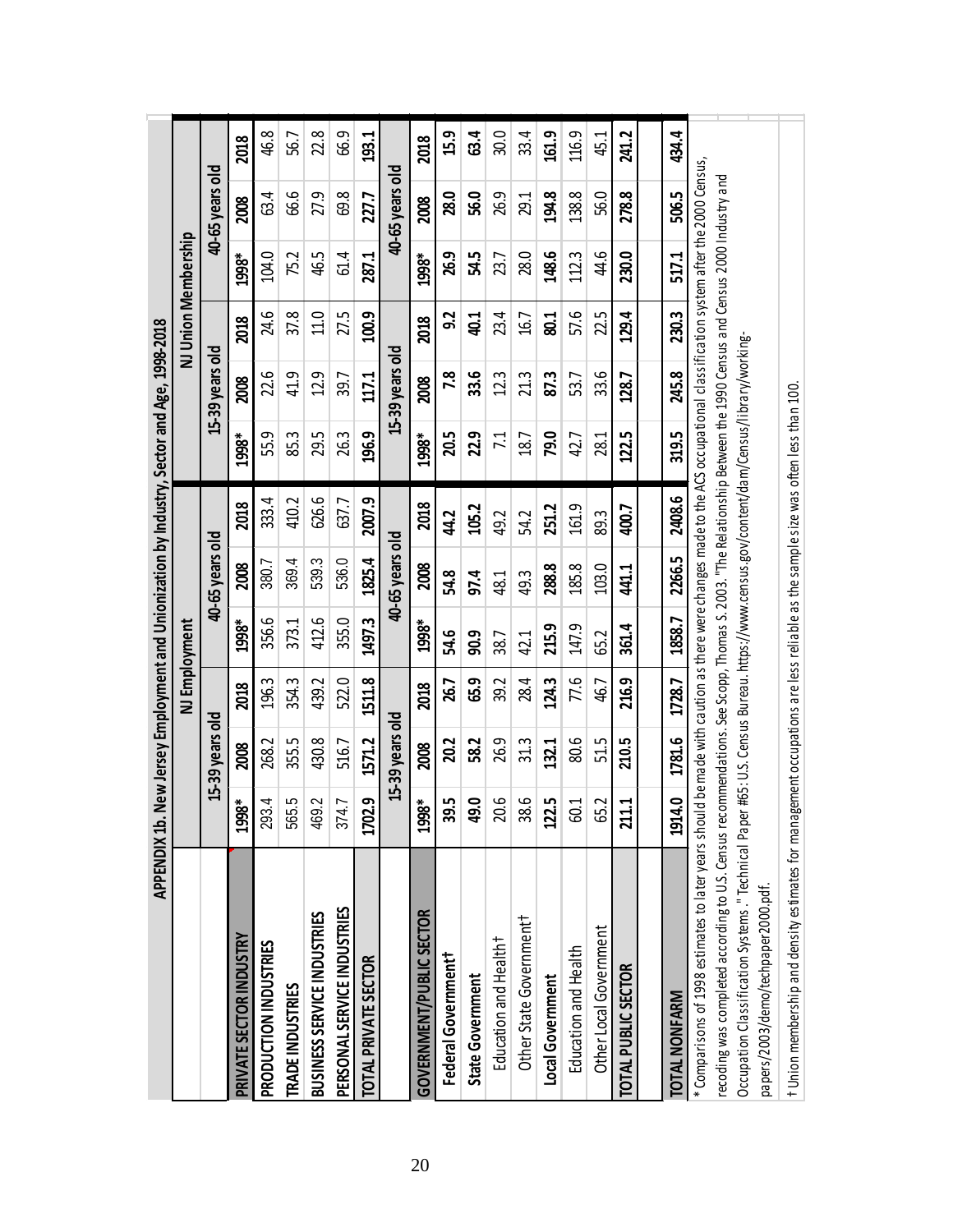|                                                                                                                                                                                                                                                                                                                                                 | APPENDIX 1c. New Jersey Employment and Unionization by Industry, Sector and Race, 1998-2018 |              |               |       |           |       |                                                                                        |                  |                     |       |           |                |
|-------------------------------------------------------------------------------------------------------------------------------------------------------------------------------------------------------------------------------------------------------------------------------------------------------------------------------------------------|---------------------------------------------------------------------------------------------|--------------|---------------|-------|-----------|-------|----------------------------------------------------------------------------------------|------------------|---------------------|-------|-----------|----------------|
|                                                                                                                                                                                                                                                                                                                                                 |                                                                                             |              | NJ Employment |       |           |       |                                                                                        |                  | NJ Union Membership |       |           |                |
|                                                                                                                                                                                                                                                                                                                                                 |                                                                                             | White        |               |       | Non-White |       |                                                                                        | <b>White</b>     |                     |       | Non-White |                |
| <b>PRIVATE SECTOR INDUSTRY</b>                                                                                                                                                                                                                                                                                                                  | *86<br>ຌ                                                                                    | 2008         | 2018          | 1998* | 2008      | 2018  | 1998*                                                                                  | 2008             | 2018                | 1998* | 2008      | 2018           |
| PRODUCTION INDUSTRIES                                                                                                                                                                                                                                                                                                                           | 540.1                                                                                       | 555.2        | 450.3         | 109.9 | 93.6      | 79.5  | 121.0                                                                                  | $7\overline{.3}$ | 61.8                | 38.8  | 8.6       | 5.6            |
| <b>TRADE INDUSTRIES</b>                                                                                                                                                                                                                                                                                                                         | 787.3                                                                                       | 600.3        | 580.2         | 1513  | 124.6     | 184.2 | 136.5                                                                                  | 93.4             | <b>66.1</b>         | 24.0  | 15.0      | 28.3           |
| BUSINESS SERVICE INDUSTRIES                                                                                                                                                                                                                                                                                                                     | 726.7                                                                                       | 774.6        | 811.5         | 155.1 | 195.6     | 254.3 | 59.7                                                                                   | 32.2             | 27.6                | 16.3  | 8.6       | 63             |
| PERSONAL SERVICE INDUSTRIES                                                                                                                                                                                                                                                                                                                     | 690.3                                                                                       | 811.0        | 887.3         | 39.5  | 241.7     | 272.4 | 61.4                                                                                   | 73.1             | 68.4                | 26.3  | 36.5      | 26.0           |
| TOTAL PRIVATE SECTOR                                                                                                                                                                                                                                                                                                                            | 2744.4                                                                                      | 2741.1       | 2729.3        | 455.8 | 655.5     | 790.4 | 378.6                                                                                  | 276.0            | 223.9               | 105.4 | 68.7      | <b>70.1</b>    |
|                                                                                                                                                                                                                                                                                                                                                 |                                                                                             | <b>White</b> |               |       | Non-White |       |                                                                                        | <b>White</b>     |                     |       | Non-White |                |
| GOVERNMENT/PUBLIC SECTOR                                                                                                                                                                                                                                                                                                                        | <b>\$866</b><br>ဍ                                                                           | 2008         | 2018          | 1998* | 2008      | 2018  | 1998*                                                                                  | 2008             | 2018                | 1998* | 2008      | 2018           |
| Federal Governmentt                                                                                                                                                                                                                                                                                                                             | 66.4                                                                                        | 56.0         | 50.9          | 27.7  | 19.0      | 20.0  | 30.8                                                                                   | 28.0             | 15.9                | 16.6  | 7.8       | 3 <sub>2</sub> |
| <b>State Government</b>                                                                                                                                                                                                                                                                                                                         | 94.9                                                                                        | 118.7        | 124.3         | 45.1  | 36.9      | 46.7  | 50.6                                                                                   | 71.7             | 72.6                | 26.9  | 17.9      | 30.9           |
| Education and Health <sup>+</sup>                                                                                                                                                                                                                                                                                                               | 42.7                                                                                        | 56.0         | 61.8          | 16.6  | 19.0      | 26.7  | 213                                                                                    | 32.5             | 33.4                | 9.5   | C.J       | 20.0           |
| Other State Government                                                                                                                                                                                                                                                                                                                          | 31.6                                                                                        | 62.7         | 62.6          | 49.1  | 17.9      | 20.0  | 15.5                                                                                   | 39.2             | 39.2                | 31.1  | 11.2      | 10.9           |
| Local Government                                                                                                                                                                                                                                                                                                                                | 285.2                                                                                       | 368.3        | 318.8         | 53.2  | 52.6      | 56.7  | 185.0                                                                                  | 254.1            | 210.3               | 42.7  | 28.0      | 31.7           |
| Education and Health                                                                                                                                                                                                                                                                                                                            | 172.4                                                                                       | 241.8        | 212.0         | 35.6  | 24.6      | 27.5  | 124.9                                                                                  | 180.2            | 152.7               | 30.0  | 12.3      | 21.7           |
| Other Local Government                                                                                                                                                                                                                                                                                                                          | 92.9                                                                                        | 126.5        | 106.8         | 37.6  | 28.0      | 29.2  | 53.9                                                                                   | 73.9             | 57.6                | 18.8  | 15.7      | 0.01           |
| TOTAL PUBLIC SECTOR                                                                                                                                                                                                                                                                                                                             | 446.5                                                                                       | 543.0        | 494.1         | 125.9 | 108.6     | 123.5 | 266.4                                                                                  | 353.8            | 298.8               | 86.2  | 53.7      | 71.8           |
|                                                                                                                                                                                                                                                                                                                                                 |                                                                                             |              |               |       |           |       |                                                                                        |                  |                     |       |           |                |
| <b>TOTAL NONFARM</b>                                                                                                                                                                                                                                                                                                                            | 3190.9                                                                                      | 3284.1       | 3223.4        | 581.7 | 764.0     | 913.9 | 645.0                                                                                  | 629.8            | 522.8               | 191.6 | 122.5     | 141.9          |
| * Comparisons of 1998 estimates to later years should be made with caution as there were changes made to the ACS occupational classification system after the 2000 Census,<br>ecoding was completed according to U.S. Census recommendations. See Scopp, Thomas S. 2003. "The Relationship Between the 1990 Census and Census 2000 Industry and |                                                                                             |              |               |       |           |       |                                                                                        |                  |                     |       |           |                |
| Occupation Classification Systems ." Technical Pap<br>pars/2003/demo/techpaper2000.pdf.                                                                                                                                                                                                                                                         |                                                                                             |              |               |       |           |       | er #65: U.S. Census Bureau. https://www.census.gov/content/dam/Census/library/working- |                  |                     |       |           |                |
| t Union membership and density estimates for management occupations are less reliable as the sample size was often less than 100                                                                                                                                                                                                                |                                                                                             |              |               |       |           |       |                                                                                        |                  |                     |       |           |                |

21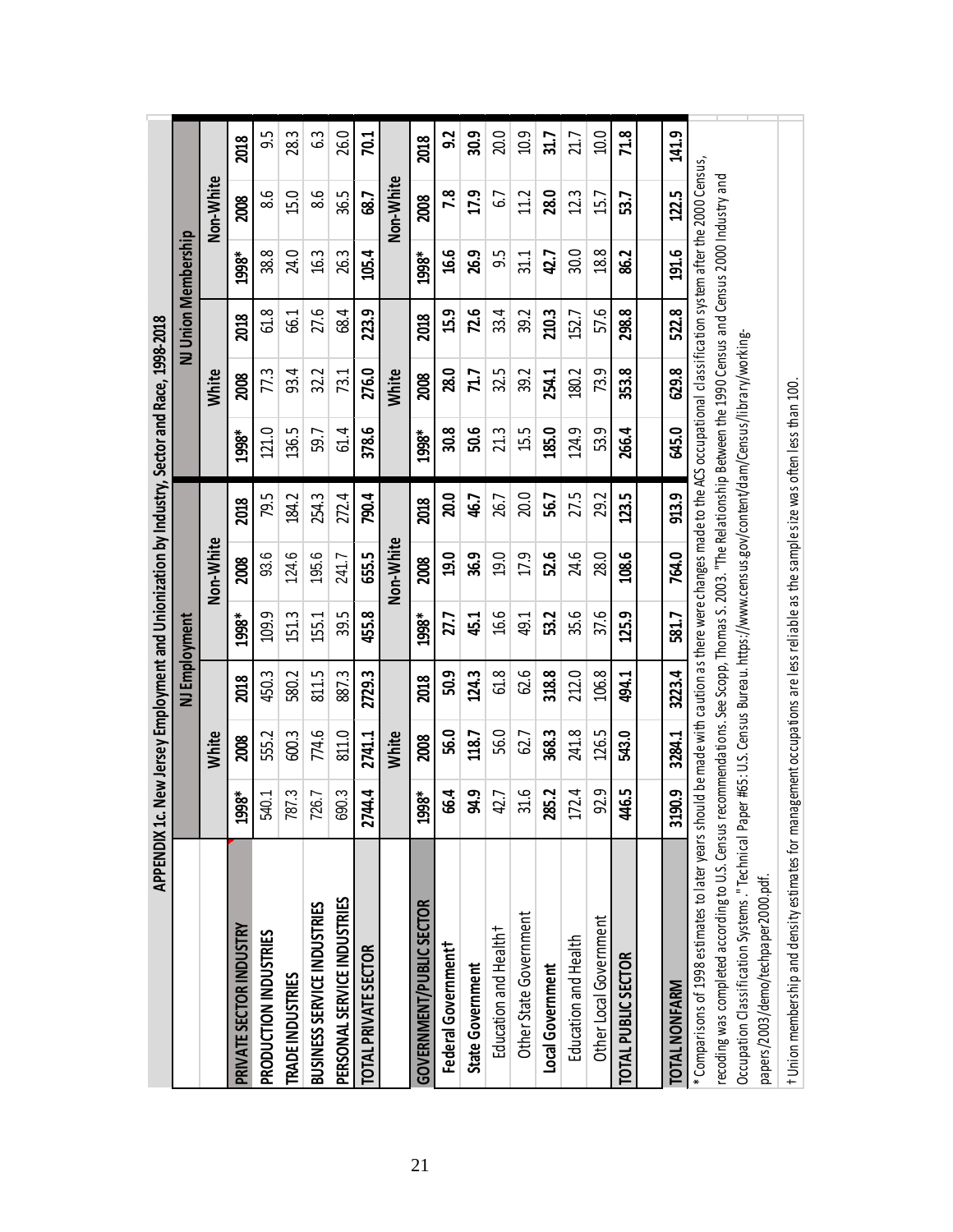|                                                                                                                                                               |        |                    |             |              |                       |               | APPENDIX 1d. New Jersey Employment and Unionization by Industry, Sector and Detailed Race, 1998-2018 |       |       |               |               |       |
|---------------------------------------------------------------------------------------------------------------------------------------------------------------|--------|--------------------|-------------|--------------|-----------------------|---------------|------------------------------------------------------------------------------------------------------|-------|-------|---------------|---------------|-------|
|                                                                                                                                                               |        |                    |             |              |                       | NJ Employment |                                                                                                      |       |       |               |               |       |
|                                                                                                                                                               |        | Non-Hispanic White |             |              | <b>Hispanic White</b> |               |                                                                                                      | Black |       |               | Asian/Pacific |       |
|                                                                                                                                                               | 1998*  | 2008               | 018         | 1998*        | 2008                  | 2018          | 1998*                                                                                                | 2008  | 2018  | 1998*         | 2008          | 2018  |
| <b>PRIVATE SECTOR</b>                                                                                                                                         | 2316.1 | 2097.9             | 175.9<br>ನ  | 340.6        | 641.3                 | 552.6         | 399.4                                                                                                | 293.2 | 369.9 | 173.1         | 364.1         | 419.5 |
| <b>PUBLIC SECTOR</b>                                                                                                                                          | 398.4  | 475.8              | <b>128</b>  | <b>41.9</b>  | 67.2                  | 66.0          | 112.2                                                                                                | 87.5  | 94.3  | 19.7          | 21.1          | 29.2  |
| <b>TOTAL NONFARM</b>                                                                                                                                          | 2714.5 | 2573.7             | 2604.0      | 382.5        | 708.5                 | 618.6         | 511.7                                                                                                | 380.7 | 464.2 | 192.8         | 385.2         | 448.8 |
|                                                                                                                                                               |        |                    |             |              |                       |               | NJ Union Membership                                                                                  |       |       |               |               |       |
|                                                                                                                                                               |        | Non-Hispanic White |             |              | <b>Hispanic White</b> |               |                                                                                                      | Black |       |               | Asian/Pacific |       |
|                                                                                                                                                               | 1998*  | 2008               | 2018        | 1998*        | 2008                  | 2018          | 1998*                                                                                                | 2008  | 2018  | 1998*         | 2008          | 2018  |
| PRIVATE SECTOR                                                                                                                                                | 296.3  | 210.5              | 79.7        | 79.9         | 65.5                  | 41            | 85.3                                                                                                 | 39.8  | 53.6  | 22.5          | 29.0          | 16.6  |
| <b>PUBLIC SECTOR</b>                                                                                                                                          | 243.5  | 300.4              | <b>58.7</b> | 229          | <b>40.3</b>           | 40.1          | 75.1                                                                                                 | 54.4  | 55.9  | 11.1          | 12.3          | 15.9  |
| <b>TOTAL NONFARM</b>                                                                                                                                          | 539.8  | 510.9              | 138.4       | <b>102.8</b> | 105.8                 | 84.2          | 160.4                                                                                                | 94.2  | 109.5 | ე<br>33.<br>თ | 413           | 32.4  |
| * Comparisons of 1998 estimates to later years should be made with caution as there were changes made to the ACS occupational classification system after the |        |                    |             |              |                       |               |                                                                                                      |       |       |               |               |       |
| 2000 Census, recoding was completed according to U.S. Census recommendations. See Scopp, Thomas S. 2003. "The Relationship Between the 1990 Census and        |        |                    |             |              |                       |               |                                                                                                      |       |       |               |               |       |
| Census 2000 Industry and Occupation Classification Systems ." Technical Paper #65: U.S. Census Bureau.                                                        |        |                    |             |              |                       |               |                                                                                                      |       |       |               |               |       |
| t Union membership and density estimates for ma                                                                                                               |        |                    |             |              |                       |               | nagement occupations are less reliable as the sample size was often less than 100.                   |       |       |               |               |       |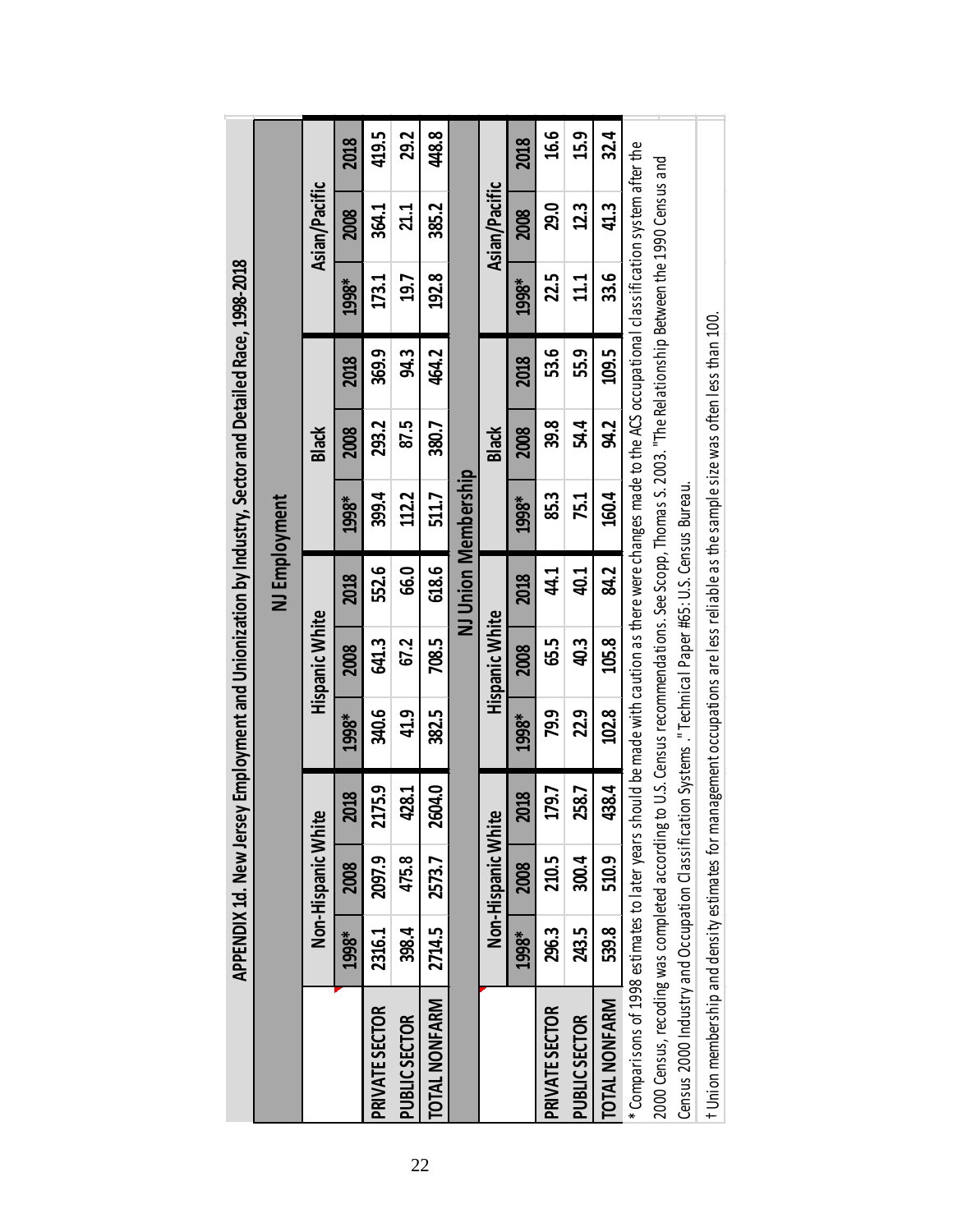| Employment and Unionization by Occupation and Sector, 1998-2018<br><b>APPENDIX 2. New Jersey</b>                                     |                         |               |        |       |                     |       |
|--------------------------------------------------------------------------------------------------------------------------------------|-------------------------|---------------|--------|-------|---------------------|-------|
| <b>OCCUPATION</b>                                                                                                                    |                         | NJ Employment |        |       | NJ Union Membership |       |
| <b>PRIVATE SECTOR</b>                                                                                                                | 1998                    | 2008          | 2018   | 1998  | 2008                | 2018  |
| Management                                                                                                                           | 501.8                   | 408.3         | 504.7  | 11.7  | 11.7                | 15.2  |
| Professional                                                                                                                         | 552.1                   | 881.8         | 1049.2 | 45.9  | 76.4                | 57.9  |
| Service                                                                                                                              | 404.3                   | 553.4         | 506.8  | 59.6  | 53.0                | 40.4  |
| Office                                                                                                                               | 1001.0                  | 933.5         | 835.2  | 87.9  | 58.3                | 44.2  |
| Production                                                                                                                           | 769.8                   | 619.9         | 623.3  | 283.2 | 141.1               | 126.4 |
| PRIVATE SECTOR TOTAL                                                                                                                 | 3228.9                  | 3396.9        | 3519.7 | 488.2 | 340.5               | 284.1 |
|                                                                                                                                      | $\overline{\mathsf{z}}$ | Employment    |        |       | NJ Union Membership |       |
| PUBLIC SECTOR                                                                                                                        | 1998                    | 2008          | 2018   | 1998  | 2008                | 2018  |
| Management                                                                                                                           | 85.9                    | 35.8          | 46.8   | 37.9  | 13.2                | 15.3  |
| Professional                                                                                                                         | 212.9                   | 316.9         | 311.3  | 147.0 | 212.8               | 206.6 |
| Service                                                                                                                              | 105.4                   | 126.5         | 117.7  | 64.0  | 79.4                | 76.5  |
| Office                                                                                                                               | 117.0                   | 117.5         | 86.0   | 71.9  | 65.1                | 45.1  |
| Production                                                                                                                           | 51.2                    | 54.9          | 55.9   | 31.7  | 30.9                | 34.0  |
| PUBLIC SECTOR TOTAL                                                                                                                  | 572.4                   | 651.6         | 617.6  | 352.6 | 401.4               | 377.5 |
| <b>TOTAL NON-FARM</b>                                                                                                                | 3801.3                  | 4048.5        | 4137.3 | 928.7 | 800.2               | 664.5 |
| * Comparisons of 1998 estimates to later years should be made with caution as there were changes made to the ACS                     |                         |               |        |       |                     |       |
| occupational classification system after the 2000 Census, recoding was completed according to U.S. Census                            |                         |               |        |       |                     |       |
| S. 2003. "The Relationship Between the 1990 Census and Census 2000 Industry and<br>recommendations. See Scopp, Thomas                |                         |               |        |       |                     |       |
| Occupation Classification Systems." Technical Paper #65: U.S. Census Bureau.                                                         |                         |               |        |       |                     |       |
| https://www.census.gov/content/dam/Census/library/working-papers/2003/demo/techpaper2000.pdf.                                        |                         |               |        |       |                     |       |
| t Union membership and density estimates for management occupations are less reliable as the sample size was often less<br>than 100. |                         |               |        |       |                     |       |
|                                                                                                                                      |                         |               |        |       |                     |       |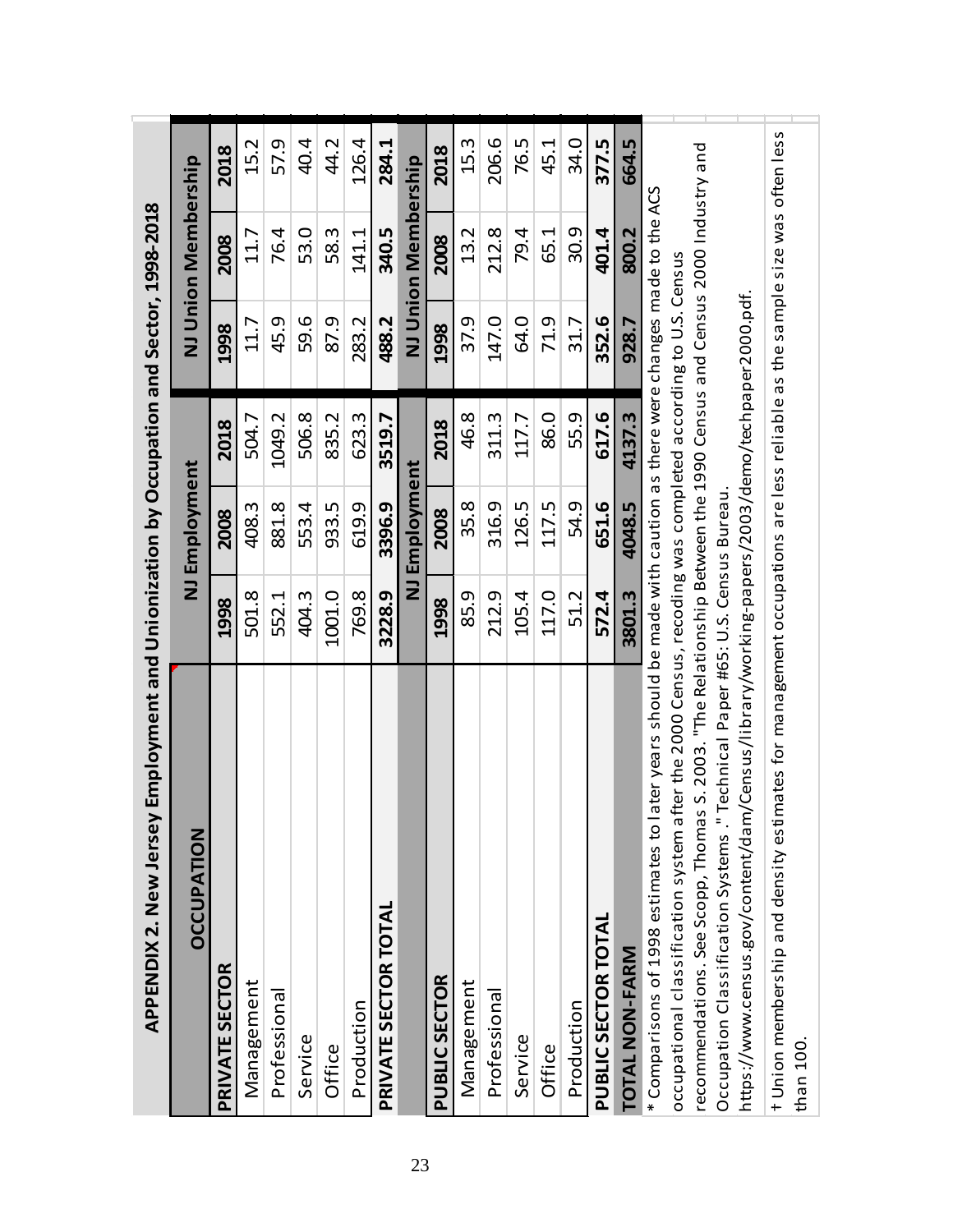| APPENDIX 2a. New Jersey Employment and Unionization by Occupational Category, Sector, and Gender, 1998-2018                                                                                                                                                                                                                             |        |        |        |                       |        |        |       |       |         |                     |       |                  |
|-----------------------------------------------------------------------------------------------------------------------------------------------------------------------------------------------------------------------------------------------------------------------------------------------------------------------------------------|--------|--------|--------|-----------------------|--------|--------|-------|-------|---------|---------------------|-------|------------------|
|                                                                                                                                                                                                                                                                                                                                         |        |        |        | <b>PRIVATE SECTOR</b> |        |        |       |       |         |                     |       |                  |
|                                                                                                                                                                                                                                                                                                                                         |        |        |        | NJ Employment         |        |        |       |       |         | NJ Union Membership |       |                  |
|                                                                                                                                                                                                                                                                                                                                         |        | Men    |        |                       | Women  |        |       | Men   |         |                     | Women |                  |
| <b>DCCUPATIONAL CATEGORY</b>                                                                                                                                                                                                                                                                                                            | 1998*  | 2008   | 2018   | 1998*                 | 2008   | 2018   | 1998* | 2008  | 2018    | 1998*               | 2008  | 2018             |
| Management                                                                                                                                                                                                                                                                                                                              | 283.9  | 248.2  | 303.1  | 217.9                 | 160.1  | 201.6  | 7.8   | 7.02  | ე:<br>თ | თ<br>ന്             | 4.7   | <u>ہ</u>         |
| Professional                                                                                                                                                                                                                                                                                                                            | 255.9  | 400.6  | 492.7  | 296.2                 | 481.2  | 556.5  | 17.9  | 32.9  | 17.5    | 28.0                | 43.5  | 40.4             |
| Service                                                                                                                                                                                                                                                                                                                                 | 139.7  | 233.8  | 218.8  | 264.6                 | 319.6  | 288.0  | 28.2  | 26.5  | 23.6    | 31.3                | 26.5  | 16.8             |
| Office                                                                                                                                                                                                                                                                                                                                  | 348.8  | 325.4  | 321.1  | 652.1                 | 608.1  | 514.1  | 34.0  | 31.8  | 22.8    | 53.8                | 26.5  | 21.3             |
| Production                                                                                                                                                                                                                                                                                                                              | 623.0  | 515.7  | 501.4  | 146.8                 | 104.2  | 122.0  | 237.5 | 127.3 | 109.7   | 45.6                | 13.8  | 16.8             |
| TOTAL PRIVATE SECTOR                                                                                                                                                                                                                                                                                                                    | 1651.2 | 1723.8 | 1837.1 | 1577.7                | 1673.1 | 1682.2 | 325.5 | 225.5 | 182.8   | 162.7               | 115.0 | 101.3            |
|                                                                                                                                                                                                                                                                                                                                         |        |        |        | <b>PUBLIC SECTOR</b>  |        |        |       |       |         |                     |       |                  |
|                                                                                                                                                                                                                                                                                                                                         |        |        |        | NJ Employment         |        |        |       |       |         | NJ Union Membership |       |                  |
|                                                                                                                                                                                                                                                                                                                                         |        | Men    |        |                       | Women  |        |       | Men   |         |                     | Women |                  |
| <b>DCCUPATIONAL CATEGORY</b>                                                                                                                                                                                                                                                                                                            | 1998*  | 2008   | 2018   | 1998*                 | 2008   | 2018   | 1998* | 2008  | 2018    | 1998*               | 2008  | 2018             |
|                                                                                                                                                                                                                                                                                                                                         |        |        |        |                       |        |        |       |       |         |                     |       |                  |
| Management <sup>†</sup>                                                                                                                                                                                                                                                                                                                 | 48.6   | 22.4   | 20.9   | 37.3                  | 13.4   | 25.9   | 22.1  | 7.92  | 5.1     | 15.8                | 5.3   | 10.2             |
| Professional                                                                                                                                                                                                                                                                                                                            | 58.6   | 96.3   | 91.8   | 154.4                 | 220.6  | 219.5  | 33.2  | 64.0  | 52.7    | 113.8               | 148.9 | 153.9            |
| Service                                                                                                                                                                                                                                                                                                                                 | 68.9   | 82.9   | 90.9   | 36.5                  | 43.7   | 26.7   | 50.6  | 57.3  | 65.5    | 13.4                | 22.1  | 11.0             |
| Office                                                                                                                                                                                                                                                                                                                                  | 25.3   | 40.3   | 23.4   | 91.7                  | 77.2   | 62.6   | 16.6  | 28.7  | 16.2    | 55.3                | 36.4  | 28.9             |
| Production                                                                                                                                                                                                                                                                                                                              | 42.3   | 43.7   | 49.2   | 8.9                   | 11.2   | 6.7    | 26.7  | 22.0  | 28.9    | 5.0                 | 8.8   | $\overline{5}$ . |
| TOTAL PUBLIC SECTOR                                                                                                                                                                                                                                                                                                                     | 243.7  | 285.5  | 276.2  | 328.7                 | 366.1  | 341.4  | 149.2 | 179.9 | 168.3   | 203.4               | 221.5 | 209.2            |
|                                                                                                                                                                                                                                                                                                                                         |        |        |        | TOTAL                 |        |        |       |       |         |                     |       |                  |
|                                                                                                                                                                                                                                                                                                                                         |        |        |        | NJ Employment         |        |        |       |       |         | NJ Union Membership |       |                  |
|                                                                                                                                                                                                                                                                                                                                         |        | Men    |        |                       | Women  |        |       | Men   |         |                     | Women |                  |
| ALL OCCUPATIONAL CATEGORIES                                                                                                                                                                                                                                                                                                             | 1998*  | 2008   | 2018   | 1998*                 | 2008   | 2018   | 1998* | 2008  | 2018    | 1998*               | 2008  | 2018             |
| <b>TOTAL NONFARM</b>                                                                                                                                                                                                                                                                                                                    | 1894.9 | 2009.3 | 2113.4 | 1906.4                | 2039.2 | 2023.6 | 474.7 | 405.5 | 351.1   | 366.1               | 336.4 | 310.5            |
| * Comparisons of 1998 estimates to later years should be made with caution as there were changes made to the ACS occupational classification system after the 2000 Census, recoding                                                                                                                                                     |        |        |        |                       |        |        |       |       |         |                     |       |                  |
| was completed according to U.S. Census recommendations. See Scopp, Thomas S. 2003. "The Relationship Between the 1990 Census and Census 2000 Industry and Occupation<br>Classification Systems." Technical Paper #65: U.S. Census Bureau. https://www.census.gov/content/dam/Census/library/working-papers/2003/demo/techpaper2000.pdf. |        |        |        |                       |        |        |       |       |         |                     |       |                  |
|                                                                                                                                                                                                                                                                                                                                         |        |        |        |                       |        |        |       |       |         |                     |       |                  |

t Union membership and density estimates for management occupations are less reliable as the sample size was often less than 100. † Union membership and density estimates for management occupations are less reliable as the sample size was often less than 100.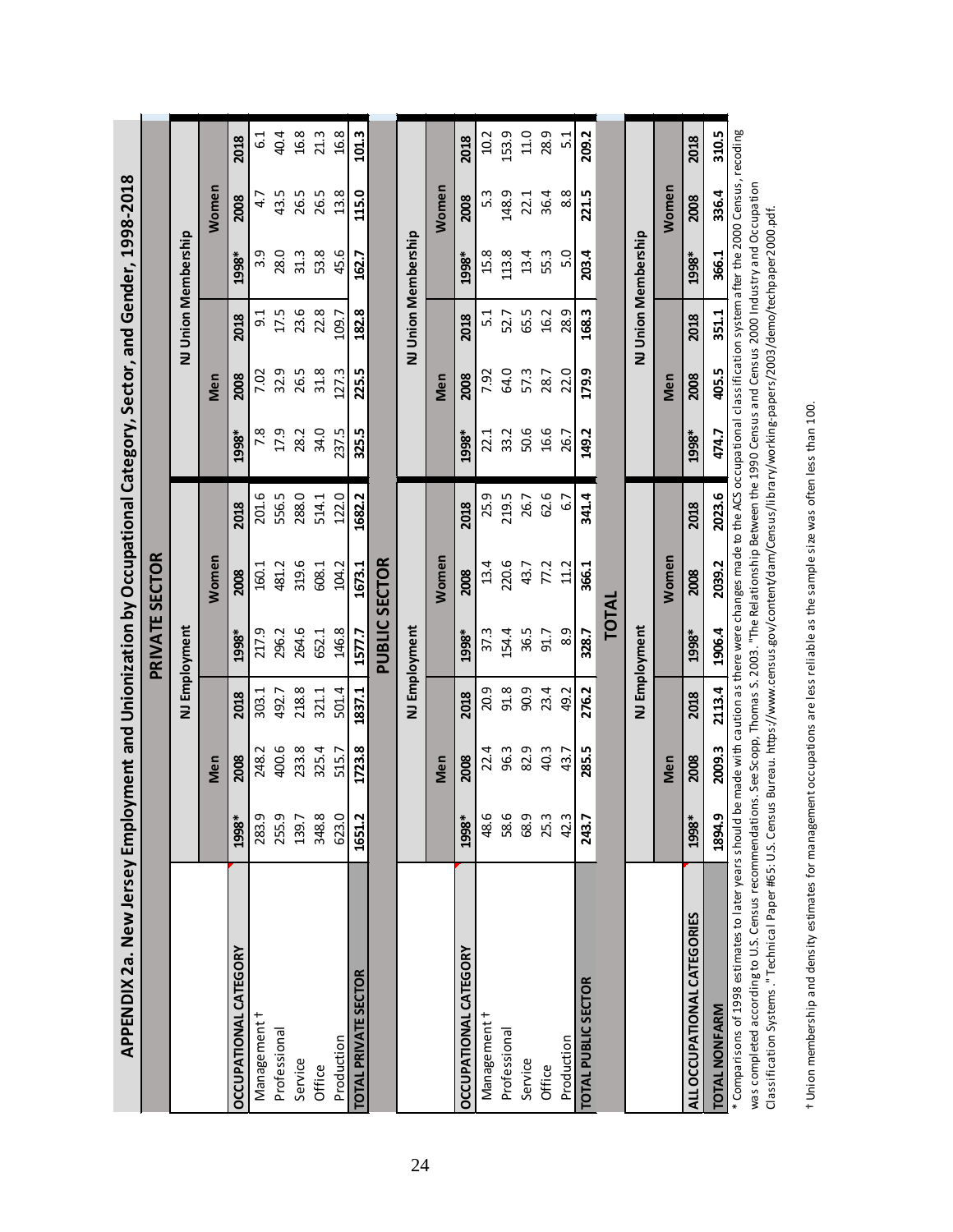| APPENDIX 2b. New Jersey Employment and Unionization by Occupational Category, Sector, and Age, 1998-2018                                                                                                                                                                                                                                         |                          |        |        |                      |        |        |                                                                                     |                  |       |                     |       |       |
|--------------------------------------------------------------------------------------------------------------------------------------------------------------------------------------------------------------------------------------------------------------------------------------------------------------------------------------------------|--------------------------|--------|--------|----------------------|--------|--------|-------------------------------------------------------------------------------------|------------------|-------|---------------------|-------|-------|
|                                                                                                                                                                                                                                                                                                                                                  |                          |        |        | PRIVATE SECTOR       |        |        |                                                                                     |                  |       |                     |       |       |
|                                                                                                                                                                                                                                                                                                                                                  |                          |        |        | NJ Employment        |        |        |                                                                                     |                  |       | NJ Union Membership |       |       |
|                                                                                                                                                                                                                                                                                                                                                  |                          | 15-39  |        |                      | 40-65  |        |                                                                                     | 15-39            |       |                     | 40-65 |       |
| <b><i>OCCUPATIONAL CATEGORY</i></b>                                                                                                                                                                                                                                                                                                              | 1998*                    | 2008   | 2018   | 1998*                | 2008   | 2018   | 1998*                                                                               | 2008             | 2018  | 1998*               | 2008  | 2018  |
| Management †                                                                                                                                                                                                                                                                                                                                     | G<br>224.                | 146.1  | 149.4  | 276.9                | 262.2  | 355.3  | $2.\overline{3}$                                                                    | $2.\overline{3}$ | 3.0   | 9.4                 | 9.3   | 12.2  |
| Professional                                                                                                                                                                                                                                                                                                                                     | $\circ$<br>290.          | 401.7  | 480.1  | 262.1                | 480.2  | 569.1  | 20.2                                                                                | 30.8             | 21.3  | 25.7                | 45.6  | 36.6  |
| Service                                                                                                                                                                                                                                                                                                                                          | ന<br>234.                | 305.6  | 258.5  | 169.9                | 247.7  | 248.3  | 25.1                                                                                | 19.1             | 13.0  | 34.5                | 34.0  | 27.4  |
| Office                                                                                                                                                                                                                                                                                                                                           | $\mathsf{m}$<br>564.     | 448.5  | 371.7  | 436.6                | 484.9  | 463.5  | 42.8                                                                                | 23.3             | 19.8  | 45.1                | 35.0  | 24.4  |
| Production                                                                                                                                                                                                                                                                                                                                       | 383.3                    | 266.4  | 251.5  | 386.5                | 353.5  | 371.8  | 114.9                                                                               | 40.3             | 37.3  | 168.3               | 100.8 | 89.1  |
| TOTAL PRIVATE SECTOR                                                                                                                                                                                                                                                                                                                             | 1696.9                   | 1568.4 | 1511.3 | 1532.0               | 1828.5 | 2008.4 | 205.3                                                                               | 115.8            | 94.5  | 283.0               | 224.7 | 189.6 |
|                                                                                                                                                                                                                                                                                                                                                  |                          |        |        | <b>PUBLIC SECTOR</b> |        |        |                                                                                     |                  |       |                     |       |       |
|                                                                                                                                                                                                                                                                                                                                                  |                          |        |        | NJ Employment        |        |        |                                                                                     |                  |       | NJ Union Membership |       |       |
|                                                                                                                                                                                                                                                                                                                                                  |                          | 15-39  |        |                      | 40-65  |        |                                                                                     | 15-39            |       |                     | 40-65 |       |
| <b>DCCUPATIONAL CATEGORY</b>                                                                                                                                                                                                                                                                                                                     | 1998*                    | 2008   | 2018   | 1998*                | 2008   | 2018   | 1998*                                                                               | 2008             | 2018  | 1998*               | 2008  | 2018  |
| Management <del>1</del>                                                                                                                                                                                                                                                                                                                          | $\sim$<br>$\overline{5}$ | 11.2   | 83     | 65.6                 | 24.6   | 38.4   | 5.3                                                                                 | 4.4              | 3.4   | 32.6                | 8.8   | 11.9  |
| Professional                                                                                                                                                                                                                                                                                                                                     | $\infty$<br>72.          | 96.3   | 120.2  | 140.1                | 220.6  | 191.1  | 38.7                                                                                | 60.7             | 74.0  | 108.3               | 152.2 | 132.6 |
| Service                                                                                                                                                                                                                                                                                                                                          | $\overline{ }$<br>S.     | 52.6   | 49.2   | 54.7                 | 73.9   | 68.4   | 34.8                                                                                | 35.3             | 29.8  | 29.2                | 44.1  | 46.8  |
| Office                                                                                                                                                                                                                                                                                                                                           | 45.1                     | 32.5   | 25.9   | 71.9                 | 85.1   | 60.1   | 28.5                                                                                | 17.6             | 13.6  | 43.5                | 47.4  | 31.5  |
| Production                                                                                                                                                                                                                                                                                                                                       | 20.3                     | 17.9   | 15.0   | 30.9                 | 37.0   | 40.9   | 6.0                                                                                 | 5.6              | 61    | 25.7                | 25.3  | 27.9  |
| TOTAL PUBLIC SECTOR                                                                                                                                                                                                                                                                                                                              | Ņ<br>209.                | 210.5  | 218.7  | 363.2                | 441.1  | 398.9  | 113.3                                                                               | 123.6            | 126.9 | 239.3               | 277.8 | 250.6 |
|                                                                                                                                                                                                                                                                                                                                                  |                          |        |        | <b>TOTAL</b>         |        |        |                                                                                     |                  |       |                     |       |       |
|                                                                                                                                                                                                                                                                                                                                                  |                          |        |        | NJ Employment        |        |        |                                                                                     |                  |       | NJ Union Membership |       |       |
|                                                                                                                                                                                                                                                                                                                                                  |                          | 15-39  |        |                      | 40-65  |        |                                                                                     | 15-39            |       |                     | 40-65 |       |
| ALL OCCUPATIONAL CATEGORIES                                                                                                                                                                                                                                                                                                                      | 1998*                    | 2008   | 2018   | 1998*                | 2008   | 2018   | 1998*                                                                               | 2008             | 2018  | 1998*               | 2008  | 2018  |
| TOTAL NONFARM                                                                                                                                                                                                                                                                                                                                    | 1906.1                   | 1778.9 | 1729.9 | 1895.2               | 2269.6 | 2407.4 | 318.5                                                                               | 239.4            | 221.3 | 522.3               | 502.5 | 440.3 |
| * Comparisons of 1998 estimates to later years should be made with caution as there were changes made to the ACS occupational classification system after the 2000 Census,<br>recoding was completed according to U.S. Census recommendations. See Scopp, Thomas S. 2003. "The Relationship Between the 1990 Census and Census 2000 Industry and |                          |        |        |                      |        |        |                                                                                     |                  |       |                     |       |       |
| Occupation Classification Systems." Technical Paper                                                                                                                                                                                                                                                                                              |                          |        |        |                      |        |        | #65: U.S. Census Bureau. https://www.census.gov/content/dam/Census/library/working- |                  |       |                     |       |       |

t Union membership and density estimates for management occupations are less reliable as the sample size was often less than 100. † Union membership and density estimates for management occupations are less reliable as the sample size was often less than 100. papers/2003/demo/techpaper2000.pdf.

papers/2003/demo/techpaper2000.pdf.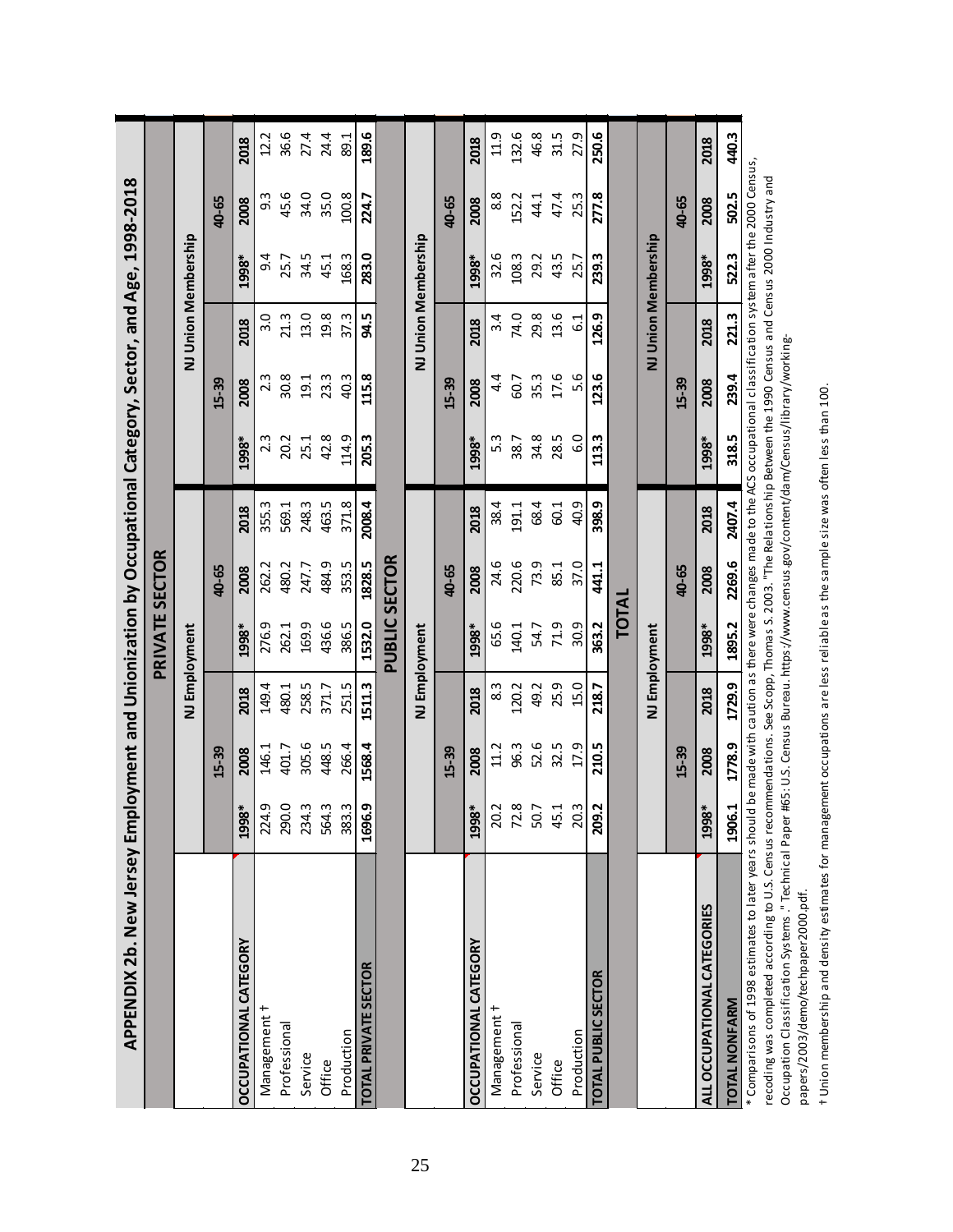| APPENDIX 2c. New Jersey Employment and Unionization by Occupational Category, Sector, and Race, 1998-2018                                                          |        |              |        |                       |           |       |                                                                                                                      |              |       |                     |               |       |
|--------------------------------------------------------------------------------------------------------------------------------------------------------------------|--------|--------------|--------|-----------------------|-----------|-------|----------------------------------------------------------------------------------------------------------------------|--------------|-------|---------------------|---------------|-------|
|                                                                                                                                                                    |        |              |        | <b>PRIVATE SECTOR</b> |           |       |                                                                                                                      |              |       |                     |               |       |
|                                                                                                                                                                    |        |              |        | NJ Employment         |           |       |                                                                                                                      |              |       | NJ Union Membership |               |       |
|                                                                                                                                                                    |        | White        |        |                       | Non-White |       |                                                                                                                      | White        |       |                     | Non-White     |       |
| <b>OCCUPATIONAL CATEGORY</b>                                                                                                                                       | 1998*  | 2008         | 2018   | 1998*                 | 2008      | 2018  | 1998*                                                                                                                | 2008         | 2018  | 1998*               | 2008          | 2018  |
| Management t                                                                                                                                                       | 429.7  | 349.2        | 404.1  | 72.1                  | 59.1      | 100.6 | 9.2                                                                                                                  | 9.2          | 12.0  | 2.5                 | 2.5           | 3.2   |
| Professional                                                                                                                                                       | 445.9  | 639.1        | 754.8  | 106.2                 | 242.8     | 294.4 | 33.4                                                                                                                 | 57.3         | 42.7  | 12.4                | 19.1          | 15.2  |
| Service                                                                                                                                                            | 311.9  | 423.6        | 385.0  | 92.3                  | 129.8     | 121.8 | 41.5                                                                                                                 | 30.8         | 26.7  | 18.0                | 22.3          | 13.7  |
| Office                                                                                                                                                             | 829.3  | 794.3        | 655.3  | 171.7                 | 139.2     | 179.9 | 64.1                                                                                                                 | 49.8         | 33.5  | 23.8                | $\frac{5}{8}$ | 10.7  |
| Production                                                                                                                                                         | 637.2  | 534.0        | 529.8  | 132.6                 | 85.9      | 93.6  | 228.9                                                                                                                | 123.0        | 104.3 | 54.3                | 18.0          | 22.1  |
| TOTAL PRIVATE SECTOR                                                                                                                                               | 2654.0 | 2740.2       | 2729.0 | 574.9                 | 656.7     | 790.7 | 377.2                                                                                                                | 270.1        | 219.2 | 111.0               | 70.4          | 64.9  |
|                                                                                                                                                                    |        |              |        | <b>PUBLIC SECTOR</b>  |           |       |                                                                                                                      |              |       |                     |               |       |
|                                                                                                                                                                    |        |              |        | NJ Employment         |           |       |                                                                                                                      |              |       | NJ Union Membership |               |       |
|                                                                                                                                                                    |        | <b>White</b> |        |                       | Non-White |       |                                                                                                                      | <b>White</b> |       |                     | Non-White     |       |
| <b>OCCUPATIONAL CATEGORY</b>                                                                                                                                       | 1998*  | 2008         | 2018   | 1998*                 | 2008      | 2018  | 1998*                                                                                                                | 2008         | 2018  | 1998*               | 2008          | 2018  |
| Management                                                                                                                                                         | 64.8   | 28.9         | 36.7   | 21.1                  | 6.9       | 10.0  | 30.0                                                                                                                 | 10.4         | 12.1  | o.                  | 2.8           | 3.2   |
| Professional                                                                                                                                                       | 153.3  | 266.7        | 248.7  | 59.6                  | 50.1      | 62.6  | 107.2                                                                                                                | 188.5        | 164.1 | 39.9                | 24.3          | 42.5  |
| Service                                                                                                                                                            | 76.1   | 100.8        | 100.1  | 29.3                  | 25.8      | 17.5  | 44.7                                                                                                                 | 62.9         | 66.3  | 19.4                | 16.5          | 10.2  |
| Office                                                                                                                                                             | 86.2   | 97.4         | 64.3   | 30.8                  | 20.1      | 21.7  | 52.5                                                                                                                 | 50.1         | 34.9  | 19.4                | 14.9          | 10.2  |
| Production                                                                                                                                                         | 42.3   | 44.8         | 44.2   | 8.9                   | 10.1      | 11.7  | 25.7                                                                                                                 | 27.5         | 27.2  | $\frac{1}{6}$       | 3.3           | 6.8   |
| TOTAL PUBLIC SECTOR                                                                                                                                                | 422.   | 538.6        | 494.1  | 149.8                 | 113.0     | 123.5 | 259.9                                                                                                                | 339.5        | 304.6 | 92.7                | 61.9          | 72.9  |
|                                                                                                                                                                    |        |              |        | <b>TOTAL</b>          |           |       |                                                                                                                      |              |       |                     |               |       |
|                                                                                                                                                                    |        |              |        | NJ Employment         |           |       |                                                                                                                      |              |       | NJ Union Membership |               |       |
|                                                                                                                                                                    |        | White        |        |                       | Non-White |       |                                                                                                                      | <b>White</b> |       |                     | Non-White     |       |
| ALL OCCUPATIONAL CATEGORIES                                                                                                                                        | 1998*  | 2008         | 2018   | 1998*                 | 2008      | 2018  | 1998*                                                                                                                | 2008         | 2018  | 1998*               | 2008          | 2018  |
| <b>TOTAL NONFARM</b>                                                                                                                                               | 3076.6 | 3278.8       | 3223.1 | 724.7                 | 769.7     | 914.2 | 637.1                                                                                                                | 609.6        | 523.7 | 203.7               | 132.3         | 137.9 |
| * Comparisons of 1998 estimates to later years should                                                                                                              |        |              |        |                       |           |       | be made with caution as there were changes made to the ACS occupational classification system after the 2000 Census, |              |       |                     |               |       |
| recoding was completed according to U.S. Census recommendations. See Scopp, Thomas S. 2003. "The Relationship Between the 1990 Census and Census 2000 Industry and |        |              |        |                       |           |       |                                                                                                                      |              |       |                     |               |       |
| Occupation Classification Systems ." Technical Paper #65: U.S. Census Bureau. https://www.census.gov/content/dam/Census/library/working-                           |        |              |        |                       |           |       |                                                                                                                      |              |       |                     |               |       |

t Union membership and density estimates for management occupations are less reliable as the sample size was often less than 100. † Union membership and density estimates for management occupations are less reliable as the sample size was often less than 100. papers/2003/demo/techpaper2000.pdf. papers/2003/demo/techpaper2000.pdf.